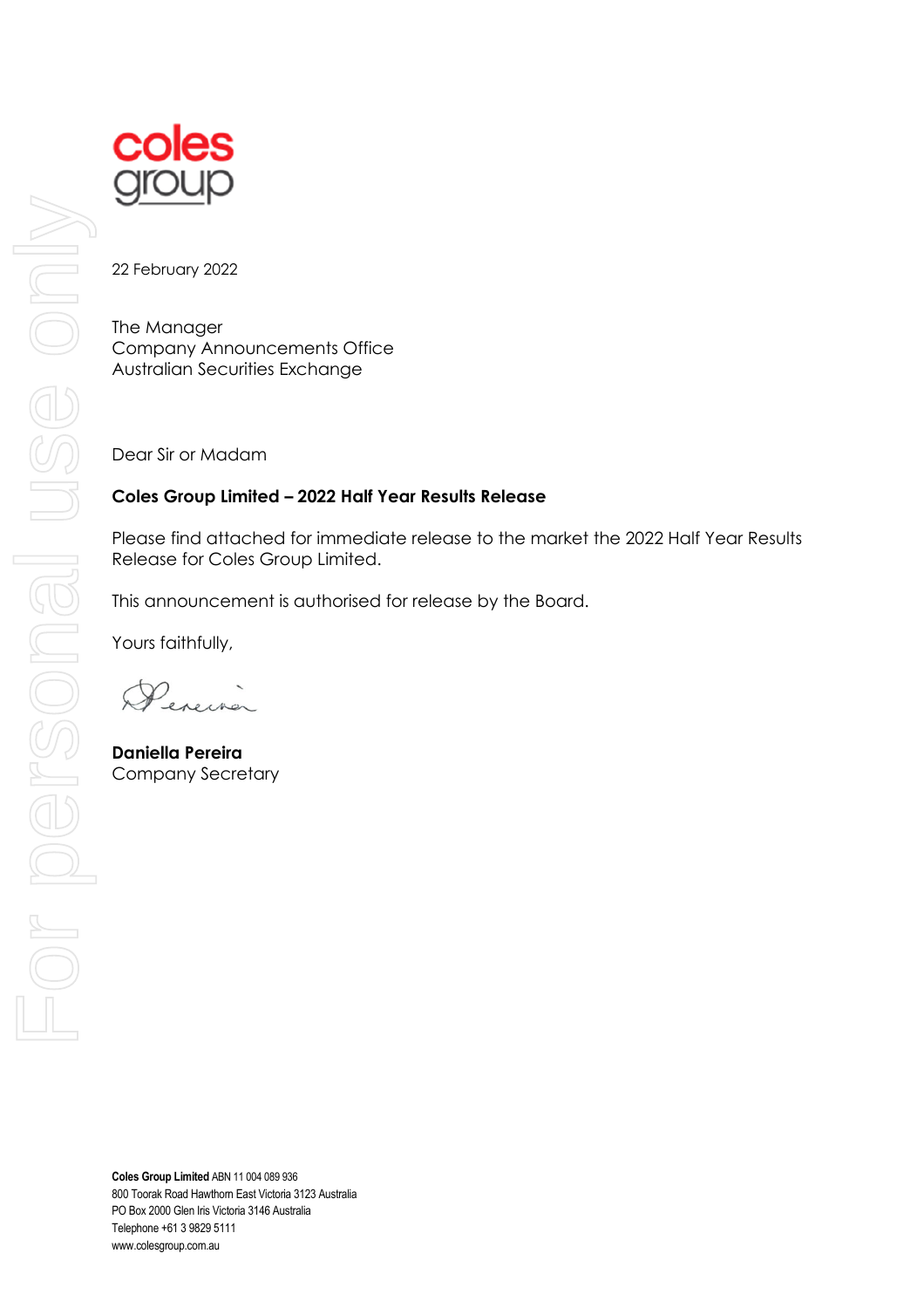# **Results Release**

# colesgroup

# **22 February 2022**

# **2022 Half Year Results Release**

# **Smarter Selling program and efficient management of COVID-19 disruption delivers solid Supermarkets EBIT, new Flybuys partners build scale for future customer rewards and personalisation.**

#### **First half Group performance highlights**

- Sales revenue growth of 1.0% to \$20.6 billion
- Two-year sales growth of 8.6% in Supermarkets, 18.2% in Liquor and 1.1% in Express
- Q2 comparable sales growth of 1.6% in Supermarkets, 2.1% in Liquor and (5.6)% in Express

- Smarter Selling benefits in excess of \$100 million in 1H22; On track to deliver over \$200 million of benefits in FY22
- Cash realisation of 117% and a strong balance sheet with a net cash position of \$54 million (excluding lease liabilities)
- Fully-franked interim dividend of 33.0 cents per share declared
	- Improved safety with 4% reduction in TRIFR compared to 2H21

#### **Key financial results - 27 weeks ended 2 January 2022**

| First half Group performance highlights<br>Sales revenue growth of 1.0% to \$20.6 billion | <b>2022 Half Year Results Release</b><br>Smarter Selling program and efficient management of COVID-19 disruption delivers solid Superme<br>EBIT, new Flybuys partners build scale for future customer rewards and personalisation. |        |        |               |
|-------------------------------------------------------------------------------------------|------------------------------------------------------------------------------------------------------------------------------------------------------------------------------------------------------------------------------------|--------|--------|---------------|
|                                                                                           |                                                                                                                                                                                                                                    |        |        |               |
|                                                                                           |                                                                                                                                                                                                                                    |        |        |               |
|                                                                                           |                                                                                                                                                                                                                                    |        |        |               |
|                                                                                           |                                                                                                                                                                                                                                    |        |        |               |
|                                                                                           | Two-year sales growth of 8.6% in Supermarkets, 18.2% in Liquor and 1.1% in Express                                                                                                                                                 |        |        |               |
|                                                                                           | Q2 comparable sales growth of 1.6% in Supermarkets, 2.1% in Liquor and (5.6)% in Express                                                                                                                                           |        |        |               |
| earnings and transformation project costs                                                 | EBIT of \$975 million impacted by higher COVID-19 disruption costs, related travel restrictions on Express'                                                                                                                        |        |        |               |
|                                                                                           | Smarter Selling benefits in excess of \$100 million in 1H22; On track to deliver over \$200 million of benefits in                                                                                                                 |        |        |               |
| <b>FY22</b>                                                                               |                                                                                                                                                                                                                                    |        |        |               |
|                                                                                           | Cash realisation of 117% and a strong balance sheet with a net cash position of \$54 million (excluding lease                                                                                                                      |        |        |               |
| liabilities)                                                                              |                                                                                                                                                                                                                                    |        |        |               |
| ٠                                                                                         | Fully-franked interim dividend of 33.0 cents per share declared                                                                                                                                                                    |        |        |               |
|                                                                                           | Improved safety with 4% reduction in TRIFR compared to 2H21                                                                                                                                                                        |        |        |               |
| Key financial results - 27 weeks ended 2 January 2022                                     |                                                                                                                                                                                                                                    |        |        |               |
|                                                                                           |                                                                                                                                                                                                                                    |        |        |               |
|                                                                                           |                                                                                                                                                                                                                                    | 1H22   | 1H21   | <b>CHANGE</b> |
| Sales revenue <sup>1</sup> (\$ millions)                                                  |                                                                                                                                                                                                                                    | 20,593 | 20,390 | 1.0%          |
| EBITDA <sup>2</sup> (\$ millions)                                                         |                                                                                                                                                                                                                                    | 1,762  | 1,802  | $(2.2)\%$     |
| $EB T^2$ (\$ millions)                                                                    |                                                                                                                                                                                                                                    | 975    | 1,020  | $(4.4)$ %     |
| Net profit after tax (NPAT) (\$ millions)                                                 |                                                                                                                                                                                                                                    | 549    | 560    | $(2.0)\%$     |
| Basic earnings per share (cents)                                                          |                                                                                                                                                                                                                                    | 41.2   | 42.0   | $(1.9)$ %     |
| Interim dividend per share <sup>3</sup> (cents)                                           |                                                                                                                                                                                                                                    | 33.0   | 33.0   |               |
|                                                                                           | 11H21 sales revenue has been restated to reflect a reclassification of fulfilment income to Sales revenue (previously reported within Other Income).                                                                               |        |        |               |
| <sup>3</sup> Dividends announced.                                                         | <sup>2</sup> -1H22 includes approximately \$20 million of implementation operating costs in relation to the Witron and Ocado transformation projects.                                                                              |        |        |               |
|                                                                                           |                                                                                                                                                                                                                                    |        |        |               |
|                                                                                           | As Coles enters the third year of its "Winning in our Second Century" strategy, significant progress has been                                                                                                                      |        |        |               |
|                                                                                           |                                                                                                                                                                                                                                    |        |        |               |
|                                                                                           | achieved during the first half of FY22, despite a highly volatile operating environment as a result of COVID-19.                                                                                                                   |        |        |               |
|                                                                                           |                                                                                                                                                                                                                                    |        |        |               |
| <b>Strategic highlights</b>                                                               |                                                                                                                                                                                                                                    |        |        |               |
| <b>Inspire Customers</b>                                                                  | Strengthened Flybuys loyalty program with the addition of Bunnings and Officeworks, providing members                                                                                                                              |        |        |               |

#### *As Coles enters the third year of its "Winning in our Second Century" strategy, significant progress has been achieved during the first half of FY22, despite a highly volatile operating environment as a result of COVID-19.*

#### **Strategic highlights**

- Strengthened Flybuys loyalty program with the addition of Bunnings and Officeworks, providing members new opportunities to earn and redeem points, as well as implementing new operating model that will enable improved personalised offers for customers
- NPS remained stable across Supermarkets and increased in Liquor vs the prior corresponding period, though both softened late in the half due to availability challenges
- Delivered Supermarkets eCommerce sales growth of 46% with investments made in customer experience including the launch of a new unified shoppable App, expanded benefits for Coles Plus members, the launch of an additional 30 new Click & Collect Rapid stores (order to pickup in 90 minutes) to 430 stores and expanded same day home delivery stores to approximately 500 at the end of the half
- Liquor eCommerce sales growth of 60% supported by the opening of a fourth eCommerce dark store in New South Wales

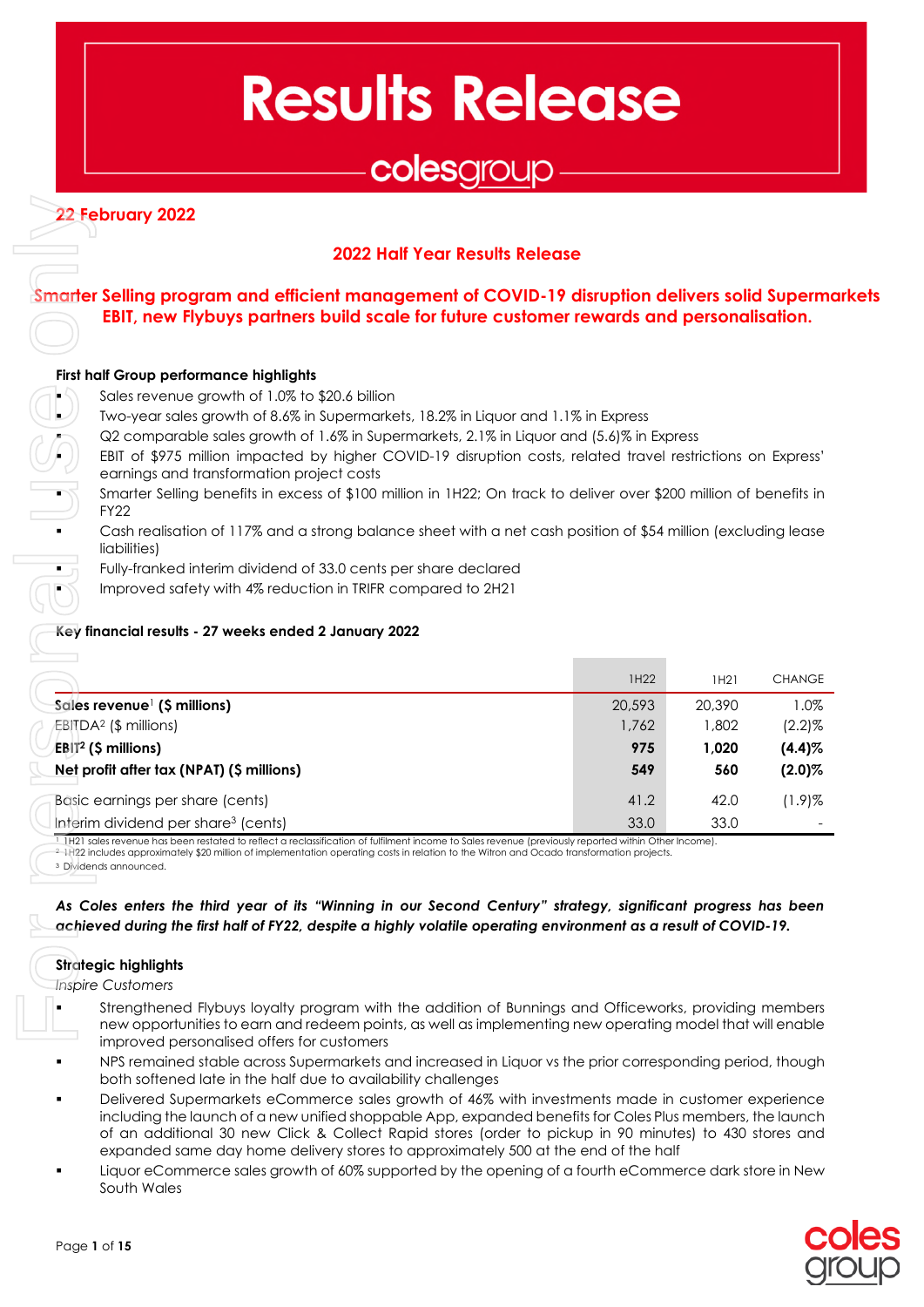- Increased Exclusive to Coles sales by 5% with nine Coles Own Brand products winning 2022 Product of the Year awards
- Provided more customers with access to Best Buys range with the launch of an online platform while in-store offer expanded by 83 stores, to more than 400 stores at the end of the half

#### *Smarter Selling*

 Delivered Smarter Selling benefits in excess of \$100 million in 1H22, on track to deliver benefits over \$200 million in FY22 (by the end of FY22 total cumulative benefits are expected to be in excess of \$750 million since commencement of program), with the following key initiatives delivered in 1H22:

- Measures to reduce loss in store through the use of artificial intelligence with dynamic markdowns rolled out to the dairy category, following successful deployment in meat in the prior year, and continued roll out of front of store loss prevention initiatives
- o Alignment of meat operating models nationally to deliver high quality retail ready meat for customers with reduced wastage and a safer working environment for our team members
- o Service transformation in store with continued roll out of trolley assisted check outs and customer bagging benches, enabling greater customer choice while improving team member productivity
- o eCommerce efficiency benefits through the introduction of an automated fraud detection tool to reduce loss, and continued focus on reduced cost to serve through improved pick efficiencies and delivery van optimisation

 Provided transport solutions and other value add services to suppliers through Coles Collect with revenue growth of 20% in 1H22

 Completed phase one of Fresh Produce Easy Ordering program with the successful rollout of a core range driving growth in emerging fresh categories e.g. organics

 Witron Queensland automated distribution centre (ADC) and Ocado Sydney eCommerce customer fulfilment centre (CFC) on track to be commissioned in 2023; Witron Sydney ADC to be commissioned in FY24 as originally planned, Ocado Melbourne eCommerce CFC delayed to FY24 (refer Ocado transformation update on page 5 for further information)

 Renewed 21 stores as part of Coles' tailored format strategy including six Format A, seven Format C and four Coles Local stores

#### *Win Together*

- Improved safety (4% improvement in TRIFR compared to 2H21) with investments in team member development, wearable technology, critical risk reduction programs such as fall from height improvements and manual handling equipment in stores
- Invested in team member mental health and wellbeing with the launch of a mental fitness app, companywide mental wellbeing family activities and continued roll out of Gratitude, Empathy and Mindfulness (GEM) challenges
- Ranked the number two food retailer globally (Tesco #1) for sustainable business practices in the World Benchmarking Alliance's 2021 Food and Agriculture Benchmark
- Secured path to 100% renewable electricity by end of FY25 through signing three additional renewable energy contracts to purchase large-scale generation certificates with Origin Energy, ACCIONA Energia, and ENGIE
- Celebrated 10 years partnering with REDcycle and with our customers reached the milestone of more than 2 billion pieces of soft plastic diverted from landfill since the partnership began supporting our ambition of *Together to zero waste*
- Ranked number one in the 2021 GivingLarge Report for the largest percentage contribution of profit (on a rolling three-year basis) to the community among Australia's leading organisations, working together with our customers, team members and suppliers to provide community support
	- Sianificant contributions from Coles, its customers, team members and suppliers to community organisations for the half including almost \$2.2 million as part of the SecondBite Christmas campaign, helping Australians in need of food relief at Christmas, more than \$680,000 for Movember to support men's health and more than \$2.1 million for Redkite to support children and families affected by cancer
- Strengthened Executive Leadership Team with the appointment of John Cox as Chief Technology Officer in the first half. Charlie Elias appointed as Chief Financial Officer (CFO) with Leah Weckert, current CFO, to move to the role of Chief Executive, Commercial and Express in the second half

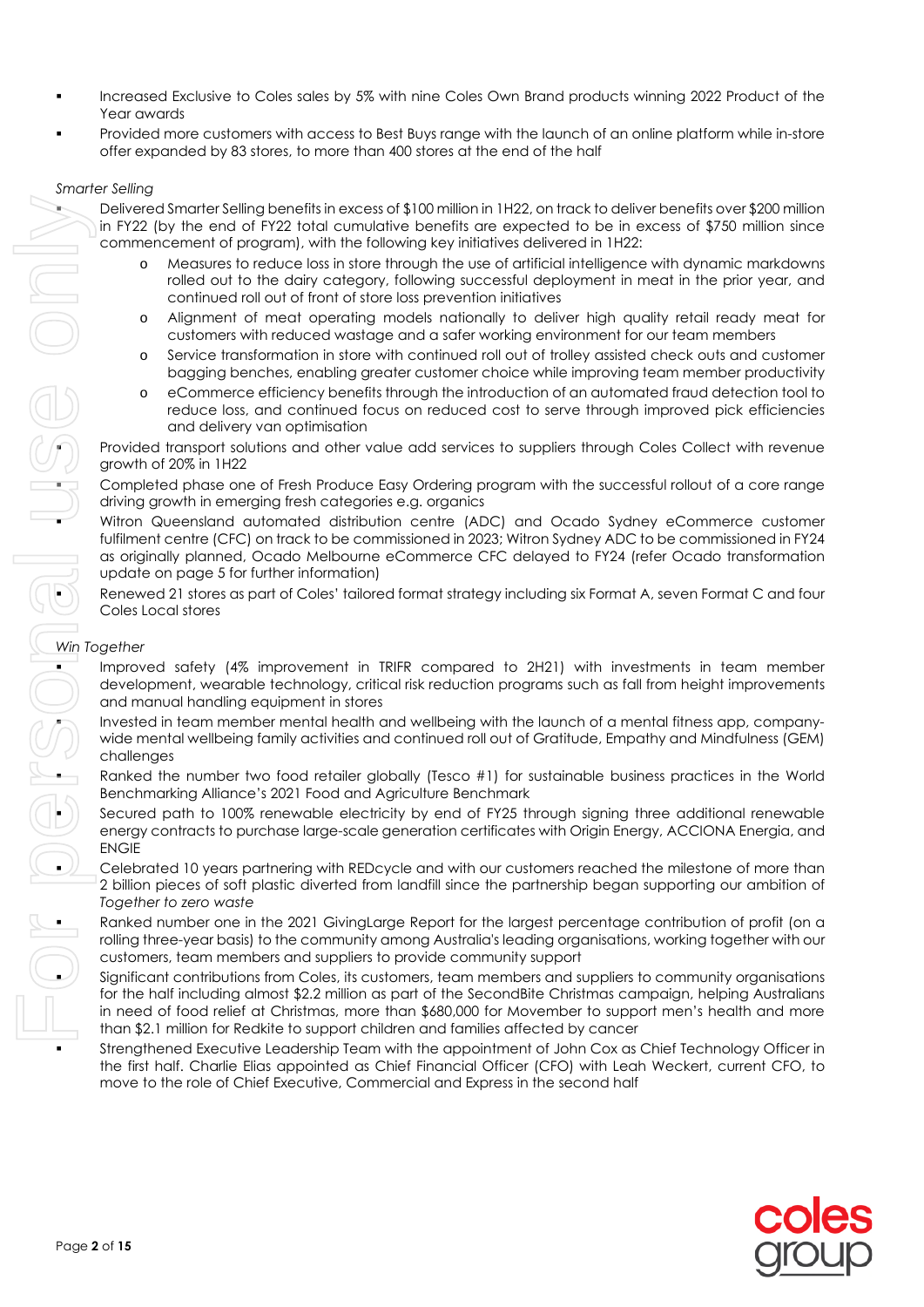# **Group performance overview**

| <b>\$ MILLION</b>                                | 1H22   | 1H21   | <b>CHANGE</b> | 2-YEAR<br><b>CHANGE<sup>1</sup></b> |
|--------------------------------------------------|--------|--------|---------------|-------------------------------------|
| Supermarkets                                     | 18,582 | 18,213 | 2.0%          | 9.6%                                |
| Liquor                                           | 2,007  | 1,956  | 2.6%          | 18.4%                               |
| Express                                          | 615    | 669    | $(8.1)\%$     | 1.0%                                |
| Group gross retail sales <sup>2</sup> (non-IFRS) | 21,204 | 20,838 | $1.8\%$       | 10.1%                               |

| Group sales revenue       | 20,593 | 20,390 | 1.0%          | 9.2%                          |
|---------------------------|--------|--------|---------------|-------------------------------|
| <b>Express</b>            | 578    | 632    | $(8.5)$ %     | 1.1%                          |
| Liquor                    | 1,999  | 1.946  | 2.7%          | 18.2%                         |
| Supermarkets <sup>2</sup> | 18,016 | 17.812 | 1.1%          | 8.6%                          |
| <b>\$ MILLION</b>         | 1H22   | 1H21   | <b>CHANGE</b> | 2-YEAR<br>CHANGE <sup>1</sup> |

| Liquor                                                                                                                                                                                                                                                                                                                                                                                                                                                                                                                                                                                                                                        | 2,007  | 1,956  | 2.6%          |
|-----------------------------------------------------------------------------------------------------------------------------------------------------------------------------------------------------------------------------------------------------------------------------------------------------------------------------------------------------------------------------------------------------------------------------------------------------------------------------------------------------------------------------------------------------------------------------------------------------------------------------------------------|--------|--------|---------------|
| Express                                                                                                                                                                                                                                                                                                                                                                                                                                                                                                                                                                                                                                       | 615    | 669    | $(8.1)$ %     |
| Group gross retail sales <sup>2</sup> (non-IFRS)                                                                                                                                                                                                                                                                                                                                                                                                                                                                                                                                                                                              | 21,204 | 20,838 | 1.8%          |
| $12$ -year growth is calculated as growth between 1H22 and 1H20 (retail calendar basis).<br><sup>2</sup> Gross retail sales comprises retail sales on a gross basis before adjusting for concession sales and the cost of Flybuys scheme points. Fuel concession sales are ex<br>from Express Gross retail sales on the basis Coles does not control retail pricing. Refer Appendix 2 for further information.                                                                                                                                                                                                                                |        |        |               |
| <b>\$ MILLION</b>                                                                                                                                                                                                                                                                                                                                                                                                                                                                                                                                                                                                                             | 1H22   | 1H21   | <b>CHANGE</b> |
| Supermarkets <sup>2</sup>                                                                                                                                                                                                                                                                                                                                                                                                                                                                                                                                                                                                                     | 18,016 | 17,812 | $1.1\%$       |
| Liquor                                                                                                                                                                                                                                                                                                                                                                                                                                                                                                                                                                                                                                        | 1,999  | 1,946  | 2.7%          |
| Express                                                                                                                                                                                                                                                                                                                                                                                                                                                                                                                                                                                                                                       | 578    | 632    | $(8.5)$ %     |
| Group sales revenue                                                                                                                                                                                                                                                                                                                                                                                                                                                                                                                                                                                                                           | 20,593 | 20.390 | 1.0%          |
| $12$ -year growth is calculated as growth between 1H22 and 1H20 (retail calendar basis).<br>?1H21 sales revenue has been restated to reflect a reclassification of fulfilment income to Sales revenue (previously reported within Other Income).                                                                                                                                                                                                                                                                                                                                                                                              |        |        |               |
| \$ MILLION                                                                                                                                                                                                                                                                                                                                                                                                                                                                                                                                                                                                                                    | 1H22   | 1H21   | <b>CHANGE</b> |
| Supermarkets <sup>1</sup>                                                                                                                                                                                                                                                                                                                                                                                                                                                                                                                                                                                                                     | 1,552  | 1,555  | $(0.2)$ %     |
| Liquor                                                                                                                                                                                                                                                                                                                                                                                                                                                                                                                                                                                                                                        | 156    | 159    | $(1.9)$ %     |
| Express                                                                                                                                                                                                                                                                                                                                                                                                                                                                                                                                                                                                                                       | 81     | 103    | $(21.4)$ %    |
| Other                                                                                                                                                                                                                                                                                                                                                                                                                                                                                                                                                                                                                                         | (27)   | (15)   | $(80.0)$ %    |
| <b>Group EBITDA</b>                                                                                                                                                                                                                                                                                                                                                                                                                                                                                                                                                                                                                           | 1,762  | 1,802  | $(2.2)\%$     |
| <sup>+</sup> Includes approximately \$20 million of implementation operating costs in relation to the Witron and Ocado transformation projects.                                                                                                                                                                                                                                                                                                                                                                                                                                                                                               |        |        |               |
| <b>SMILLION</b>                                                                                                                                                                                                                                                                                                                                                                                                                                                                                                                                                                                                                               | 1H22   | 1H21   | <b>CHANGE</b> |
| Supermarkets <sup>1</sup>                                                                                                                                                                                                                                                                                                                                                                                                                                                                                                                                                                                                                     | 896    | 903    | $(0.8)$ %     |
| Liquor                                                                                                                                                                                                                                                                                                                                                                                                                                                                                                                                                                                                                                        | 99     | 104    | $(4.8)$ %     |
| <b>Express</b>                                                                                                                                                                                                                                                                                                                                                                                                                                                                                                                                                                                                                                | 12     | 32     | $(62.5)\%$    |
| Other                                                                                                                                                                                                                                                                                                                                                                                                                                                                                                                                                                                                                                         | (32)   | (19)   | $(68.4)$ %    |
| <b>Group EBIT</b><br>Includes approximately \$20 million of implementation operating costs in relation to the Witron and Ocado transformation projects.                                                                                                                                                                                                                                                                                                                                                                                                                                                                                       | 975    | 1,020  | $(4.4)\%$     |
| 1H22 performance summary and dividend<br>As revenue from partner sales, such as third-party gift cards, scoop & weigh, Sushi Sushi and Roll'd in<br>concessions, become an increasing proportion of sales revenue, Coles will enhance its disclosures by rej<br>gross retail sales. Gross retail sales comprises retail sales on a gross basis before adjusting for concession sal<br>the cost of Flybuys scheme points. Fuel concession sales are excluded from Express gross retail sales on th<br>Coles does not control retail pricing. Group gross retail sales of \$21.2 billion increased by 1.8% in 1H22, and 10<br>a two-year basis. |        |        |               |
| Group sales revenue of \$20.6 billion increased by 1.0% in 1H22, and 9.2% on a two-year basis despite of<br>significantly elevated COVID-19 related sales in the prior corresponding period.                                                                                                                                                                                                                                                                                                                                                                                                                                                  |        |        |               |
| Group EBITDA of \$1.8 billion and EBIT of \$975 million decreased by 2.2% and 4.4% respectively with approxi<br>\$150 million of COVID-19 costs incurred during the half, an increase of \$45 million compared to th<br>corresponding period. Smarter Selling benefits in excess of \$100 million were also realised during the perio<br>vast majority of COVID-19 costs and Smarter Selling benefits impacted the Supermarkets segment.                                                                                                                                                                                                      |        |        |               |
| In Supermarkets, EBIT also includes approximately \$20 million of project implementation operating costs in r<br>to the Witron and Ocado transformation projects.                                                                                                                                                                                                                                                                                                                                                                                                                                                                             |        |        |               |

| <b>Group EBIT</b>         | 975  | 1,020 | (4.4)%        |
|---------------------------|------|-------|---------------|
| Other                     | (32) | 19)   | $(68.4)$ %    |
| Express                   | 12   | 32    | $(62.5)\%$    |
| Liquor                    | 99   | 104   | (4.8)%        |
| Supermarkets <sup>1</sup> | 896  | 903   | $(0.8)$ %     |
| $$$ MILLION               | 1H22 | 1H21  | <b>CHANGE</b> |
|                           |      |       |               |

#### **1H22 performance summary and dividend**

As revenue from partner sales, such as third-party gift cards, scoop & weigh, Sushi Sushi and Roll'd in-house concessions, become an increasing proportion of sales revenue, Coles will enhance its disclosures by reporting gross retail sales. Gross retail sales comprises retail sales on a gross basis before adjusting for concession sales and the cost of Flybuys scheme points. Fuel concession sales are excluded from Express gross retail sales on the basis Coles does not control retail pricing. Group gross retail sales of \$21.2 billion increased by 1.8% in 1H22, and 10.1% on a two-year basis.

Group sales revenue of \$20.6 billion increased by 1.0% in 1H22, and 9.2% on a two-year basis despite cycling significantly elevated COVID-19 related sales in the prior corresponding period.

Group EBITDA of \$1.8 billion and EBIT of \$975 million decreased by 2.2% and 4.4% respectively with approximately \$150 million of COVID-19 costs incurred during the half, an increase of \$45 million compared to the prior corresponding period. Smarter Selling benefits in excess of \$100 million were also realised during the period. The vast majority of COVID-19 costs and Smarter Selling benefits impacted the Supermarkets segment.

In Supermarkets, EBIT also includes approximately \$20 million of project implementation operating costs in relation

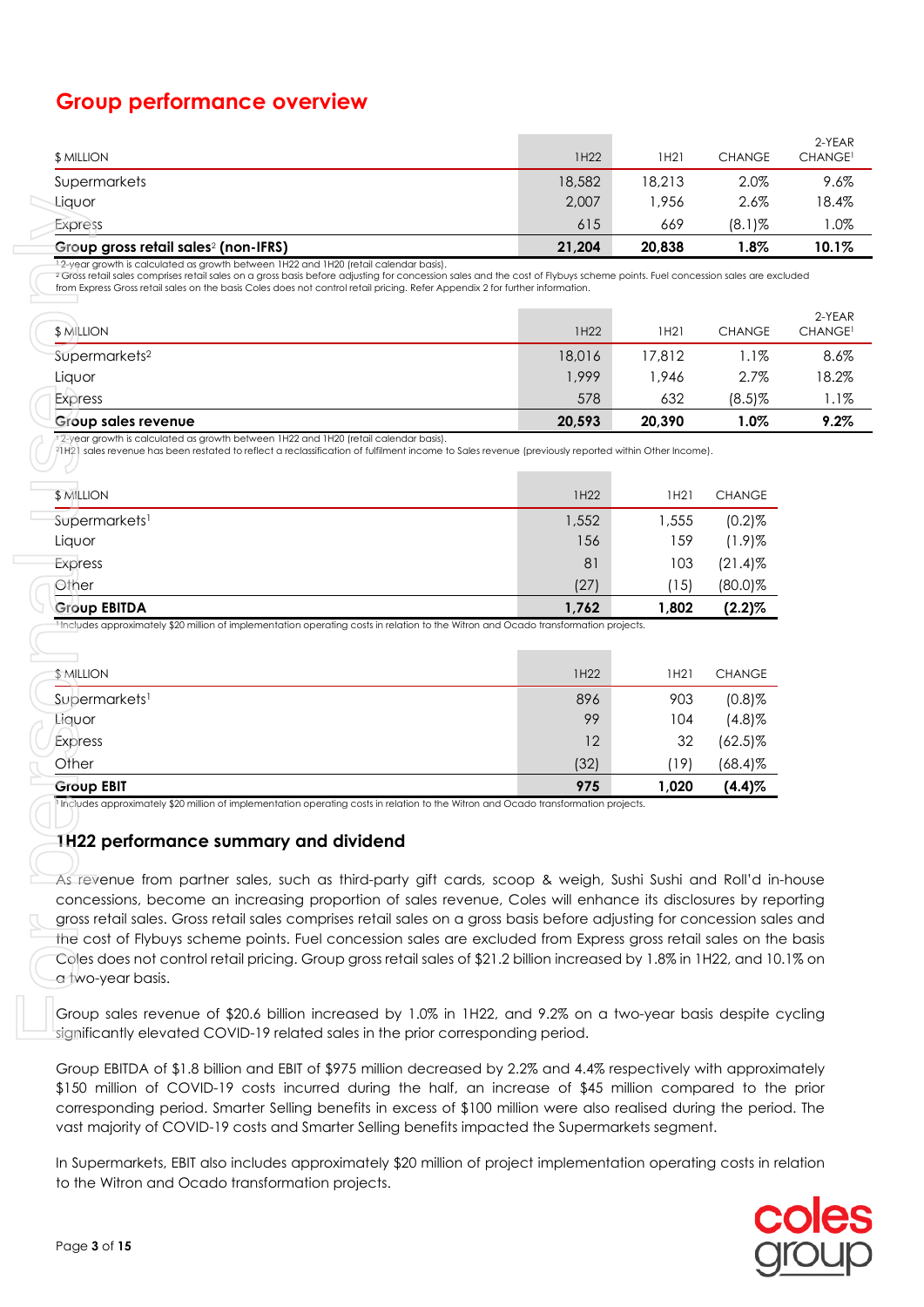In Express, EBIT of \$12 million was impacted by reduced mobility as a result of COVID-19 restrictions in New South Wales, Victoria and the Australian Capital Territory.

While in the "Other" segment, net costs increased by \$13 million to \$32 million as a result of lower earnings from property operations, higher insurance costs and an increased net loss from Coles' 50% share of Flybuys.

The Coles Board has declared a fully-franked interim dividend of 33.0 cents per share, flat on the prior corresponding period, with a record date of 4 March 2022 and a payment date of 31 March 2022.

# **Statement from Coles Group CEO, Steven Cain**

"I would like to thank our team members, suppliers, community partners and state and federal governments for their incredible efforts during the latest waves of Delta and Omicron, and the flood related road and rail recovery operation for Western Australia which have been highly disruptive. I would also like to thank our customers for their support during periods of reduced product availability in store which is now improving on the Eastern seaboard. Strategic progress continues and we are very excited that the biggest automation projects in Coles' history, Witron and Ocado, will open next year (2023) to further enhance efficiencies and the range and service we can offer to inspire customers."

# **Update on COVID-19 impacts**

### **Supermarkets**

Supermarkets comparable sales growth in the first half increased by 1.5%, cycling the strong COVID-19 related comparable sales growth in the prior corresponding period of 7.2%. Sales growth remained elevated in the first quarter and in the early part of the second quarter, with signs of local shopping behaviours continuing, largely as a result of lockdowns across New South Wales, the Australian Capital Territory and Victoria, before slowing in the middle of the second quarter as restrictions eased. Sales growth again increased late in the second quarter as Supermarkets experienced a strong Christmas trading period as families celebrated Christmas together. The increased demand for eCommerce also continued with sales growth of 46% and penetration of 8.2% in the first half, albeit eCommerce growth slowed as restrictions eased and customers returned to shopping in store. complexite in the external of the half and rapid antigention of 30, comparison that are also the early part of the early part of the early part of the entries and rapid and rapid and rapid and rapid and rapid and rapid and

In terms of store cohorts, the end of lockdowns in New South Wales, the Australian Capital Territory and Victoria early in the second quarter, combined with Christmas trade, saw an increase in the contribution from shopping centre stores as the contribution from neighbourhood stores declined, however this trend started to reverse at the end of the second quarter as Omicron became more prevalent.

# **Liquor**

Liquor sales remained elevated during the half with comparable sales growth of 1.8%, cycling the COVID-19 related sales growth in the prior corresponding period of 15.1%. The re-opening of on-premise venues in the second quarter led to a softening of Liquor sales prior to strong trade over the Christmas period. eCommerce continued to perform strongly with sales growth of 60% and penetration of 4.8% in the first half.

# **Express**

Government restrictions due to COVID-19 impacting mobility and traffic flows resulted in lower fuel volumes which negatively impacted convenience c-store sales revenue with c-store comparable sales declining by 7.4% in the first half (as well as cycling strong tobacco sales in the prior corresponding period). At the end of lockdowns in the early part of the second quarter, the trajectory of fuel volumes improved with average weekly fuel volumes growing by 17% quarter-on-quarter to 56.5mL per week.

As foreshadowed at the first quarter sales results, COVID-19 costs remained elevated with approximately \$150 million costs incurred in the first half compared to approximately \$105 million in the prior corresponding period, as the Delta variant caused significant disruptions across Coles' stores, supply chains, customers, and the communities we serve. The vast majority of the COVID-19 costs incurred in the half were recorded in the Supermarkets segment and were largely due to team member isolation requirements, additional door greeters to ensure QR code

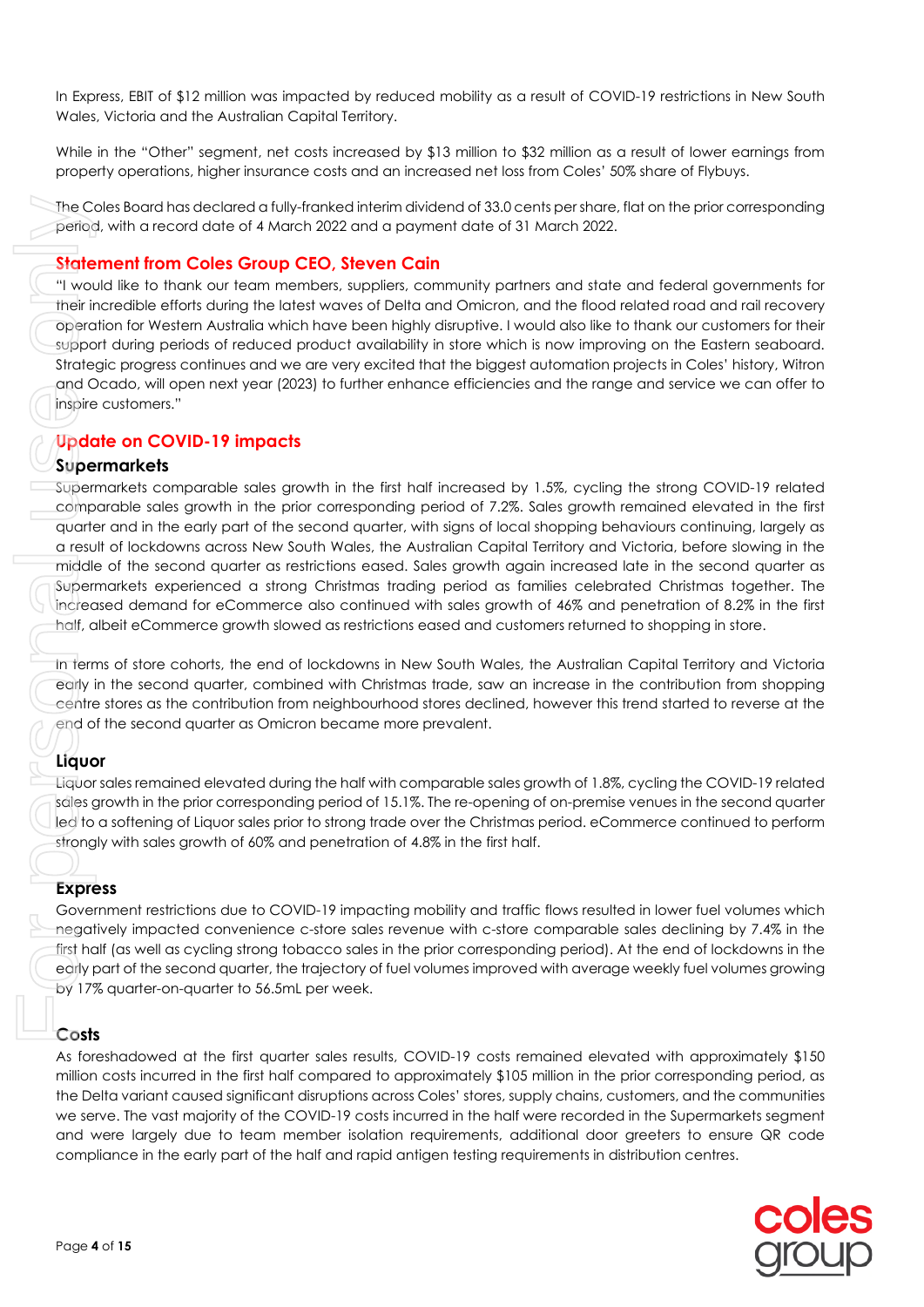# **Update on Ocado transformation project**

For more than 20 years, Coles has offered customers the opportunity to shop online, recognising the importance of an omni-channel offering. In recent years, the shift in consumer behaviour to increasingly shop online led to the March 2019 commitment to partner with Ocado, the world's leading technology provider in automated single pick fulfilment technology and home delivery solutions. This partnership provides the foundation for Coles' strategic differentiator to "win in online food and drinks with an optimised store and supply chain network", announced as part of Coles' Winning in our Second Century strategy outlined in June 2019.

In February 2021, Coles provided an eCommerce strategic update which detailed plans to provide a seamless, unified customer experience by building customer focused digital capabilities. To drive this, over the past 18 months, Coles has invested significantly in its digital platforms, including investments in platform stability and most recently, the unified shoppable App. Work also continues on merging Coles' content and commerce websites.

As a result of these significant investments in customer experience and the rapid acceleration in eCommerce revenue and penetration since the onset of COVID-19, Coles and Ocado have agreed to update arrangements regarding how the Ocado Smart Platform (OSP) will integrate with these new initiatives. Coles will manage the online store and web presence for the intake of orders, and Ocado will provide OSP automated fulfilment functionality through the CFCs and store pick channels, as well as last-mile solutions.

Steven Cain said that "We are delighted to be able to work with the Ocado team in ensuring that this enhancement would support our delivery of the optimum customer experience for the Australian market and we are very encouraged by the continuing investment being undertaken by Ocado in its development of more efficient delivery platforms, as recently announced."

The Delta variant of COVID-19 has also caused significant disruption upon the construction industry. In Sydney, construction delays have largely been largely mitigated, and as a result, the Sydney CFC is expected to open inline with the original schedule (early FY24), while construction delays have had a greater impact on the Melbourne CFC which is now expected to open in FY24 (previously FY23).

# **Update on Fair Work Ombudsman (FWO) proceedings**

In February 2020, Coles announced it was conducting a review into the pay arrangements for all team members who received a salary and were covered by the General Retail Industry Award 2010 (GRIA). The review assessed the remuneration paid to 15,011 team members against GRIA. Coles conducted a remediation program, and to date Coles has incurred \$13 million of remediation costs with a further \$12 million provisioned currently.

Following the announcement in February 2020, the Fair Work Ombudsman (FWO) commenced an investigation into Coles' pay arrangements for a group of the affected salaried team members covered by the GRIA.

In December 2021, the FWO filed proceedings in the Federal Court of Australia which include issues relating to the interpretation and application of various provisions of the GRIA. FWO alleges that Coles is obligated to pay a further \$108 million in remediation payments to 7,687 team members for the period 1 January 2017 to 31 March 2020. This group is a subset of the award covered salaried employees which were assessed as part of the 2020 review by Coles. Additionally, the period of time covered in the proceedings is a lesser period than the period covered in the Coles' remediation. minimum meaning in out soletic only in the state of Cost Winning in outcome and total costs associated with the 2013. Coles provided an eCommence strategic usode which det unite 2013. Coles provided an eCommence strategic

Coles is currently assessing the claims in the proceeding and preparing a defence. The Court has indicated that threshold questions including on interpretation of the GRIA may be dealt with as a preliminary matter. As such, the potential outcome, extent to which further remediation may be necessary, and costs associated with this matter remain uncertain as at the date of this report.

In May 2020, Coles was notified that a class action proceeding had been filed in the Federal Court of Australia in relation to payment of Coles managers employed in supermarkets. Coles is defending the proceeding. The

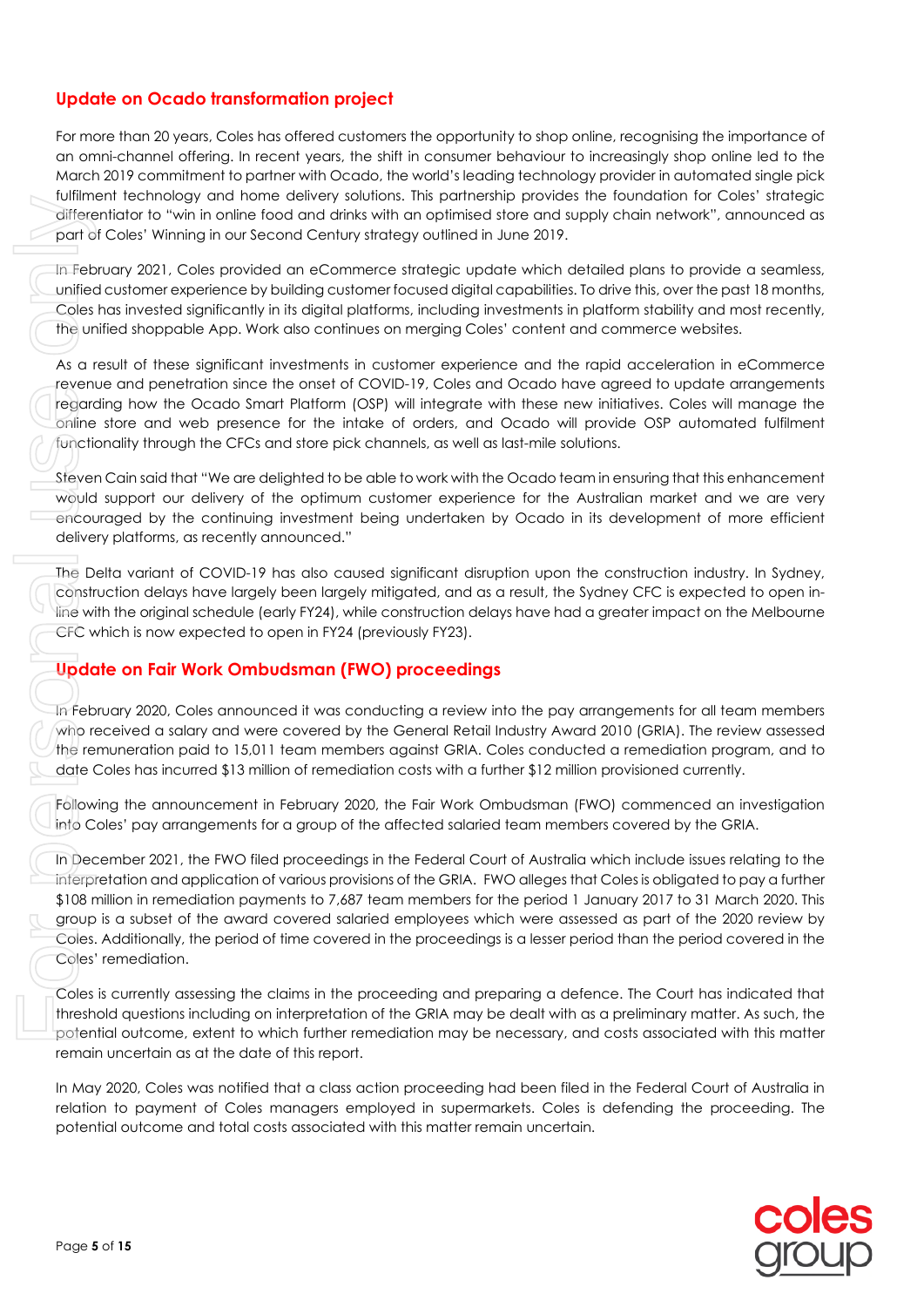# **Segment performance review**

# **Supermarkets**

| <b>SMILLION</b>                                                                                                                                                    | 1H22   | 1H21   | <b>CHANGE</b>     |
|--------------------------------------------------------------------------------------------------------------------------------------------------------------------|--------|--------|-------------------|
| Sales revenue <sup>1</sup>                                                                                                                                         | 18,016 | 17,812 | $1.1\%$           |
| EBITDA <sup>2</sup>                                                                                                                                                | 1,552  | 1,555  | $(0.2)$ %         |
| EBIT <sup>2</sup>                                                                                                                                                  | 896    | 903    | $(0.8)$ %         |
|                                                                                                                                                                    |        |        |                   |
| Gross margin <sup>1</sup> (%)                                                                                                                                      | 26.1   | 25.9   | 20 <sub>bps</sub> |
| CODB1 (%)                                                                                                                                                          | (21.1) | (20.8) | $(30)$ bps        |
| EBIT margin (%)                                                                                                                                                    | 5.0    | 5.1    | $(10)$ bps        |
| l 1421 eglec revenue arece margin and CODP have been restated to reflect a reclacification of fulfilment income to Sales revenue Inreviewely repeated within Other |        |        |                   |

# **Operating metrics**

| \$ MILLION                                                                                                                                                                                                                                                                                                                                                                                                                                                                                                                                                                                                                                                                                                                                                                                                                                                              |        | <b>IH22</b> | TH <sub>2</sub> T | <b>CHANGE</b>                                                                                                 |
|-------------------------------------------------------------------------------------------------------------------------------------------------------------------------------------------------------------------------------------------------------------------------------------------------------------------------------------------------------------------------------------------------------------------------------------------------------------------------------------------------------------------------------------------------------------------------------------------------------------------------------------------------------------------------------------------------------------------------------------------------------------------------------------------------------------------------------------------------------------------------|--------|-------------|-------------------|---------------------------------------------------------------------------------------------------------------|
| Sales revenue <sup>1</sup>                                                                                                                                                                                                                                                                                                                                                                                                                                                                                                                                                                                                                                                                                                                                                                                                                                              |        | 18,016      | 17,812            | 1.1%                                                                                                          |
| EBITDA <sup>2</sup>                                                                                                                                                                                                                                                                                                                                                                                                                                                                                                                                                                                                                                                                                                                                                                                                                                                     |        | 1,552       | 1,555             | $(0.2)$ %                                                                                                     |
| EBH <sup>2</sup>                                                                                                                                                                                                                                                                                                                                                                                                                                                                                                                                                                                                                                                                                                                                                                                                                                                        |        | 896         | 903               | $(0.8)\%$                                                                                                     |
|                                                                                                                                                                                                                                                                                                                                                                                                                                                                                                                                                                                                                                                                                                                                                                                                                                                                         |        |             |                   |                                                                                                               |
| Gross margin <sup>1</sup> (%)                                                                                                                                                                                                                                                                                                                                                                                                                                                                                                                                                                                                                                                                                                                                                                                                                                           |        | 26.1        | 25.9              | 20 <sub>bps</sub>                                                                                             |
| CODB1 (%)                                                                                                                                                                                                                                                                                                                                                                                                                                                                                                                                                                                                                                                                                                                                                                                                                                                               |        | (21.1)      | (20.8)            | $(30)$ bps                                                                                                    |
| EBIT margin (%)<br><sup>1</sup> IH21 sales revenue, gross margin and CODB have been restated to reflect a reclassification of fulfilment income to Sales revenue (previously reported within Other                                                                                                                                                                                                                                                                                                                                                                                                                                                                                                                                                                                                                                                                      |        | 5.0         | 5.1               | (10) bps                                                                                                      |
| Income).<br>? IH22 includes approximately \$20 million of implementation operating costs in relation to the Witron and Ocado transformation projects.                                                                                                                                                                                                                                                                                                                                                                                                                                                                                                                                                                                                                                                                                                                   |        |             |                   |                                                                                                               |
|                                                                                                                                                                                                                                                                                                                                                                                                                                                                                                                                                                                                                                                                                                                                                                                                                                                                         |        |             |                   |                                                                                                               |
| <b>Operating metrics</b>                                                                                                                                                                                                                                                                                                                                                                                                                                                                                                                                                                                                                                                                                                                                                                                                                                                |        |             |                   |                                                                                                               |
|                                                                                                                                                                                                                                                                                                                                                                                                                                                                                                                                                                                                                                                                                                                                                                                                                                                                         |        |             |                   |                                                                                                               |
|                                                                                                                                                                                                                                                                                                                                                                                                                                                                                                                                                                                                                                                                                                                                                                                                                                                                         | 1H22   | 2Q22        | 1Q22              | 1H21                                                                                                          |
| Gross retail sales (\$ billions)                                                                                                                                                                                                                                                                                                                                                                                                                                                                                                                                                                                                                                                                                                                                                                                                                                        | 18.6   | 9.8         | 8.8               | 18.2                                                                                                          |
| Gross retail sales growth (%)                                                                                                                                                                                                                                                                                                                                                                                                                                                                                                                                                                                                                                                                                                                                                                                                                                           | 2.0    | 1.9         | 2.1               | 7.4                                                                                                           |
| Comparable sales growth (%)                                                                                                                                                                                                                                                                                                                                                                                                                                                                                                                                                                                                                                                                                                                                                                                                                                             | 1.5    | 1.6         | 1.4               | 7.2                                                                                                           |
| 2-year comparable sales growth <sup>1</sup> (%)                                                                                                                                                                                                                                                                                                                                                                                                                                                                                                                                                                                                                                                                                                                                                                                                                         | 8.7    | 6.6         | 11.1              | 9.1                                                                                                           |
| eCommerce sales <sup>2</sup> (\$ billions)                                                                                                                                                                                                                                                                                                                                                                                                                                                                                                                                                                                                                                                                                                                                                                                                                              | 1.5    | 0.7         | 0.8               | 1.0                                                                                                           |
| eCommerce penetration <sup>2</sup> (%)                                                                                                                                                                                                                                                                                                                                                                                                                                                                                                                                                                                                                                                                                                                                                                                                                                  | 8.2    | 7.6         | 8.8               | 5.7                                                                                                           |
| Sales per square metre <sup>3</sup> (MAT \$/sqm)                                                                                                                                                                                                                                                                                                                                                                                                                                                                                                                                                                                                                                                                                                                                                                                                                        | 17,919 | 17,919      | 17,868            | 18,101                                                                                                        |
| Net selling area (MAT '000 sqm)                                                                                                                                                                                                                                                                                                                                                                                                                                                                                                                                                                                                                                                                                                                                                                                                                                         | 1,952  | 1,952       | 1,948             | 1,926                                                                                                         |
| Net promoter score (point improvement)                                                                                                                                                                                                                                                                                                                                                                                                                                                                                                                                                                                                                                                                                                                                                                                                                                  | 0.2    | (1.1)       | 1.5               | 1.9                                                                                                           |
| Inflation / (deflation) (%)                                                                                                                                                                                                                                                                                                                                                                                                                                                                                                                                                                                                                                                                                                                                                                                                                                             | (0.2)  | (0.2)       | (0.3)             | 2.3                                                                                                           |
| Inflation / (deflation) excl. tobacco and fresh (%)                                                                                                                                                                                                                                                                                                                                                                                                                                                                                                                                                                                                                                                                                                                                                                                                                     | (0.2)  | 0.3         | (0.8)             | 0.7                                                                                                           |
| e Commerce sales include Liquor sold through coles.com.au. 1H21 eCommerce sales and penetration has been restated to reflect a reclassification of fulfilment income<br>(delivery fees) to Sales revenue (previously reported within Other Income).<br><sup>3</sup> Sales per square metre is on a moving annual total (MAT), calculated on a rolling 52-week basis.<br>Performance highlights<br>Supermarkets sales revenue was \$18.0 billion for the half, an increase of 1.1% on the prior corresponding period,<br>with comparable sales growth of 1.5%, and 8.7% on a two-year basis. For the second quarter, sales revenue<br>increased by 0.5% and comparable sales growth was 1.6% and 6.6% on a two-year basis. Gross retail sales of \$18.6<br>billion increased by 2.0% with the difference to sales revenue driven by higher concession sales and targeted |        |             |                   |                                                                                                               |
| Flybuys investments to drive profitable sales growth.<br>Sales revenue growth was delivered as a result of strong trade over the Christmas period and growth in eCommerce<br>sales during the half. After a challenging year, customers opted for premium products at Christmas with popular                                                                                                                                                                                                                                                                                                                                                                                                                                                                                                                                                                            |        |             |                   | items including rock lobster, croissants, macarons and premium cheese. Customer satisfaction remained stable, |

# **Performance highlights**

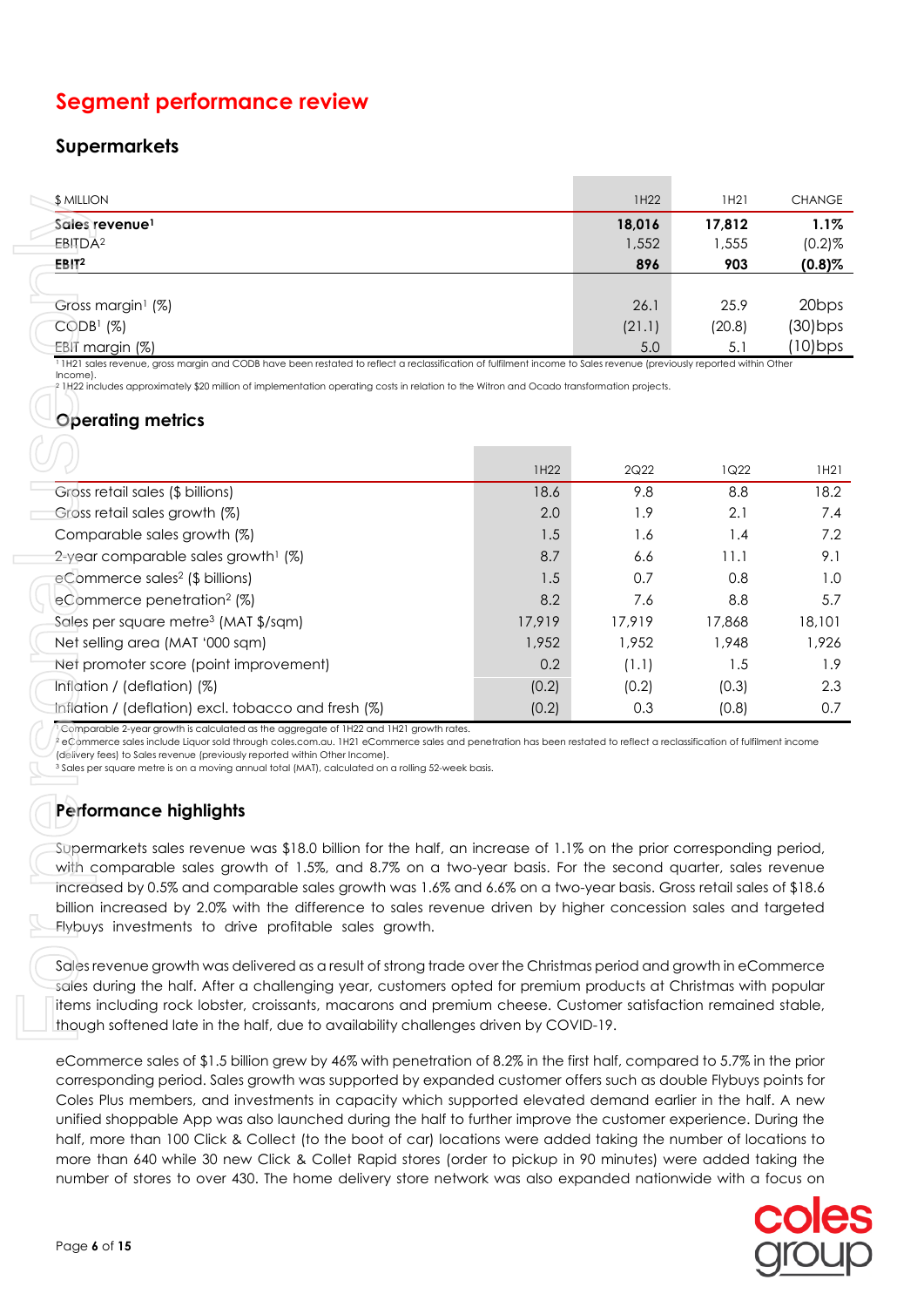regional areas, and same day home delivery now available at approximately 500 stores, allowing customers greater access and choice of the Coles Online home delivery service.

eCommerce contribution to Supermarkets profit increased relative to the prior corresponding period, largely a result of strong sales growth and media income as well as efficiency benefits delivered through the introduction of an automated fraud detection tool to reduce loss, and improved delivery van optimisation.

Coles provided more customers with access to its Best Buys range with the in-store offer now available in more than 400 stores, expanded by 83 stores in the half, while also providing more range by moving from fortnightly to weekly event launches. During the half a new online platform was launched to provide customers with an extended range of online exclusive general merchandise products.

Tailored range activity continued with more than 300 range changes completed during the half in categories such as health foods, convenience meals, international and Indian/Asian foods. Innovation was also delivered with pet treat bars added to a further 115 stores.

Exclusive to Coles delivered a strong sales performance through innovation and value for customers with sales of \$5.9 billion in the first half, an increase of 5% compared to the prior corresponding period. Over 840 new products were launched in the first half, including Coles' liquid Breakfast on the Move range, Coles Kitchen's range of pasta and family salad kits and in the Christmas range, mini chicken teriyaki and satay style kebabs, peking duck and cheeseburger spring rolls. During the half, Own Brand won 65 product awards including nine Product of the Year awards across products such as Coles Kitchen Green Goddess Salad kit, Coles Perform Open Chicken Fajita and Coles Made Easy Slow Cooked Pork and Beef Meatballs. Coles provided more customers with accession the event knotted on the event follows. During the half a new onling of online exclusive general merchands for a coles follows the meat of the coles follows the text basery For

Coles Own Brand continued to drive industry change in responsible sourcing practices with sustainability and packaging commitments. This was recognised by the Australian Packaging Covenant Organisation (APCO) with Coles winning two prestigious packaging awards - APCO's "Our Packaging Future Award for Packaging Sustainability Education" and the "Large Retailer Award" for leadership in packaging.

Total Supermarkets price deflation of (0.2)% was recorded for the half and (0.2)% for the second quarter. In the second quarter, inflation in packaged groceries was partly offset by deflation in tobacco from competitive pricing and the absence of an annual tobacco excise increase in September 2021. In fresh<sup>1</sup>, inflation in meat was more than offset by fresh produce deflation, predominantly in fruit, due to favourable growing conditions. Supermarkets recorded deflation excluding tobacco and fresh of (0.2)% for the half and inflation of 0.3% for the second quarter.

Coles completed 21 renewals during the half including six Format A, seven Format C and four Coles Local stores as COVID-19 related construction delays impacted delivery of Coles' store renewal program. Coles now has 47 Format A, 76 Format C and 13 Coles Local stores across the network. For the half, four new openings and three closures were completed. At the end of the period there were 835 Supermarkets.

Gross margin of 26.1% increased by 20 bps with strategic sourcing, particularly in Coles Own Brand, and Smarter Selling benefits such as supply chain and loss prevention initiatives partially offset by the COVID-19 costs incurred in the half.

Cost of doing business (CODB) as a percentage of sales of 21.1% increased by 30 bps due to higher COVID-19 costs of approximately \$100 million (the vast majority of the remaining \$50 million COVID-19 costs were incurred in Supermarkets gross profit), which compares to \$70 million incurred in the prior corresponding period. Smarter Selling benefits were also realised in CODB during the period to reduce underlying cost pressures and to allow for investments in IT, digital and strategic projects. In addition, approximately \$20 million of implementation operating costs in relation to the Witron and Ocado transformation projects were incurred, while strategic investments in IT and eCommerce continued.

EBIT of \$896 million decreased by 0.8% and EBIT margin of 5.0% declined by 10 bps. Excluding the implementation operating costs associated with the Witron and Ocado transformation projects of approximately \$20 million, EBIT increased by 1.3%.

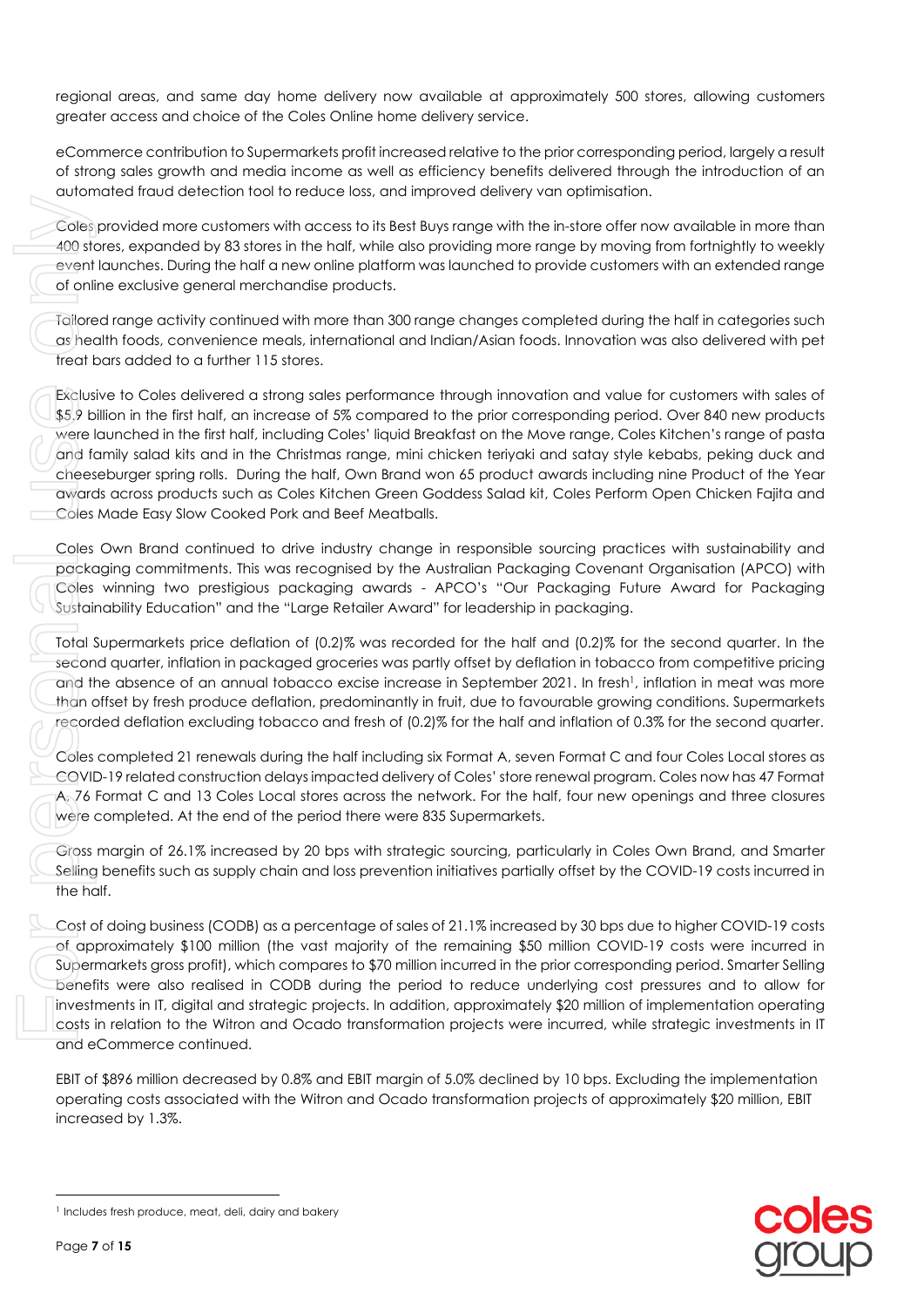# **Liquor**

| <b>\$ MILLION</b> | 1H22   | 1H21   | <b>CHANGE</b>     |
|-------------------|--------|--------|-------------------|
| Sales revenue     | 1,999  | 1,946  | 2.7%              |
| <b>EBITDA</b>     | 156    | 159    | $(1.9)$ %         |
| EBIT              | 99     | 104    | $(4.8)\%$         |
|                   |        |        |                   |
| Gross margin (%)  | 21.8   | 21.5   | 23 <sub>bps</sub> |
| $CODB$ $(\%)$     | (16.8) | (16.2) | $(62)$ bps        |
| EBIT margin (%)   | 4.9    | 5.3    | $(39)$ bps        |

# **Operating metrics**

| CDIIDA                                                                                                                                                                                                                                                                                                                                                                                                                                                                                                                                                                                                                                                                                                                                                                                                                                                                                                                                                                                                                                                                                                                                                                                        |        | 190    | 177    | (1.7)/0           |
|-----------------------------------------------------------------------------------------------------------------------------------------------------------------------------------------------------------------------------------------------------------------------------------------------------------------------------------------------------------------------------------------------------------------------------------------------------------------------------------------------------------------------------------------------------------------------------------------------------------------------------------------------------------------------------------------------------------------------------------------------------------------------------------------------------------------------------------------------------------------------------------------------------------------------------------------------------------------------------------------------------------------------------------------------------------------------------------------------------------------------------------------------------------------------------------------------|--------|--------|--------|-------------------|
| EBIT                                                                                                                                                                                                                                                                                                                                                                                                                                                                                                                                                                                                                                                                                                                                                                                                                                                                                                                                                                                                                                                                                                                                                                                          |        | 99     | 104    | $(4.8)\%$         |
|                                                                                                                                                                                                                                                                                                                                                                                                                                                                                                                                                                                                                                                                                                                                                                                                                                                                                                                                                                                                                                                                                                                                                                                               |        |        |        |                   |
|                                                                                                                                                                                                                                                                                                                                                                                                                                                                                                                                                                                                                                                                                                                                                                                                                                                                                                                                                                                                                                                                                                                                                                                               |        | 21.8   | 21.5   | 23 <sub>bps</sub> |
| Gross margin (%)                                                                                                                                                                                                                                                                                                                                                                                                                                                                                                                                                                                                                                                                                                                                                                                                                                                                                                                                                                                                                                                                                                                                                                              |        |        |        |                   |
| CODB (%)                                                                                                                                                                                                                                                                                                                                                                                                                                                                                                                                                                                                                                                                                                                                                                                                                                                                                                                                                                                                                                                                                                                                                                                      |        | (16.8) | (16.2) | $(62)$ bps        |
| EBIT margin (%)                                                                                                                                                                                                                                                                                                                                                                                                                                                                                                                                                                                                                                                                                                                                                                                                                                                                                                                                                                                                                                                                                                                                                                               |        | 4.9    | 5.3    | (39) bps          |
|                                                                                                                                                                                                                                                                                                                                                                                                                                                                                                                                                                                                                                                                                                                                                                                                                                                                                                                                                                                                                                                                                                                                                                                               |        |        |        |                   |
| <b>Operating metrics</b>                                                                                                                                                                                                                                                                                                                                                                                                                                                                                                                                                                                                                                                                                                                                                                                                                                                                                                                                                                                                                                                                                                                                                                      |        |        |        |                   |
|                                                                                                                                                                                                                                                                                                                                                                                                                                                                                                                                                                                                                                                                                                                                                                                                                                                                                                                                                                                                                                                                                                                                                                                               |        |        |        |                   |
|                                                                                                                                                                                                                                                                                                                                                                                                                                                                                                                                                                                                                                                                                                                                                                                                                                                                                                                                                                                                                                                                                                                                                                                               |        |        |        |                   |
|                                                                                                                                                                                                                                                                                                                                                                                                                                                                                                                                                                                                                                                                                                                                                                                                                                                                                                                                                                                                                                                                                                                                                                                               | 1H22   | 2Q22   | 1Q22   | 1H21              |
| Gross retail sales (\$ billions)                                                                                                                                                                                                                                                                                                                                                                                                                                                                                                                                                                                                                                                                                                                                                                                                                                                                                                                                                                                                                                                                                                                                                              | 2.0    | 1.1    | 0.9    | 2.0               |
| Gross retail sales growth (%)                                                                                                                                                                                                                                                                                                                                                                                                                                                                                                                                                                                                                                                                                                                                                                                                                                                                                                                                                                                                                                                                                                                                                                 | 2.6    | 2.6    | 2.6    | 15.3              |
| Comparable sales growth (%)                                                                                                                                                                                                                                                                                                                                                                                                                                                                                                                                                                                                                                                                                                                                                                                                                                                                                                                                                                                                                                                                                                                                                                   | 1.8    | 2.1    | 1.4    | 15.1              |
|                                                                                                                                                                                                                                                                                                                                                                                                                                                                                                                                                                                                                                                                                                                                                                                                                                                                                                                                                                                                                                                                                                                                                                                               |        |        |        |                   |
| 2-year comparable sales growth <sup>1</sup> (%)                                                                                                                                                                                                                                                                                                                                                                                                                                                                                                                                                                                                                                                                                                                                                                                                                                                                                                                                                                                                                                                                                                                                               | 16.9   | 15.2   | 19.2   | 16.6              |
| eCommerce sales <sup>2</sup> (\$m)                                                                                                                                                                                                                                                                                                                                                                                                                                                                                                                                                                                                                                                                                                                                                                                                                                                                                                                                                                                                                                                                                                                                                            | 95     | 56     | 40     | 59                |
| eCommerce penetration (%)                                                                                                                                                                                                                                                                                                                                                                                                                                                                                                                                                                                                                                                                                                                                                                                                                                                                                                                                                                                                                                                                                                                                                                     | 4.8    | 5.0    | 4.5    | 3.0               |
| Net Promoter Score <sup>3</sup> (point improvement)                                                                                                                                                                                                                                                                                                                                                                                                                                                                                                                                                                                                                                                                                                                                                                                                                                                                                                                                                                                                                                                                                                                                           | 3.1    | 3.1    | 0.4    | N/A               |
| Sales per square metre <sup>4</sup> (MAT \$/sqm)                                                                                                                                                                                                                                                                                                                                                                                                                                                                                                                                                                                                                                                                                                                                                                                                                                                                                                                                                                                                                                                                                                                                              | 16,315 | 16,315 | 16,265 | 16,603            |
|                                                                                                                                                                                                                                                                                                                                                                                                                                                                                                                                                                                                                                                                                                                                                                                                                                                                                                                                                                                                                                                                                                                                                                                               |        |        |        |                   |
| Net selling area (MAT '000 sqm)<br><sup>1</sup> Comparable 2-year growth is calculated as the aggregate of 1H22 and 1H21 growth rates.                                                                                                                                                                                                                                                                                                                                                                                                                                                                                                                                                                                                                                                                                                                                                                                                                                                                                                                                                                                                                                                        | 220    | 220    | 218    | 215               |
| Key highlights<br>Liquor sales revenue was \$2.0 billion for the half, an increase of 2.7% on the prior corresponding period, with<br>comparable sales growing by 1.8%, and 16.9% on a two-year basis. For the second quarter, Liquor sales revenue<br>increased by 2.8% with comparable sales growing by 2.1% and 15.2% on a two-year basis.<br>Sales growth for the half was driven by strong eCommerce sales with Liquorland the strongest performing banner.<br>Spirits, Ready-To-Drink (RTD) and Wine performed strongly at the category level, supported by recent range activity<br>in key growth products including gin and seltzers, and trending wine categories such as lighter red varietals and<br>rose. Complementing range activity, Exclusive Liquor Brand (ELB) and local product contribution grew strongly with<br>more than 470 net new local SKUs added and more than 230 ELB lines receiving awards in the half. This included<br>Smithy's winning the Australian Lager of the Year award at the Melbourne International Beer Competition and the<br>Armada Dark Rum winning the Dominican Rum of the Year award at the Melbourne International Spirits<br>Competition. |        |        |        |                   |
| Significant progress was made during the half against Liquor's strategy, underpinned by investments in team,<br>systems, eCommerce and formats. Improving customer metrics in service, value, range, and store experience were<br>supported by investments in customer service, particularly leading into the peak Christmas trading period, and a<br>focus on delivering trusted value through lowering prices for longer. Strategic investments in eCommerce capacity<br>continued during the half with the launch of a fourth eCommerce dark store in New South Wales which supported<br>strong eCommerce sales growth of 60% and penetration of 4.8% in the first half, compared to 3.0% in the prior<br>corresponding period. Transformative investments in core IT systems to support differentiation and growth over the<br>long-term also commenced during the half.                                                                                                                                                                                                                                                                                                                  |        |        |        |                   |
| Renewal activity continued across all three banners with 97 renewals completed during the half while the new<br>Black & White Liquorland format performed strongly and supported strengthening customer store experience<br>metrics. Optimisation of the Liquor store network remained a focus with seven new stores opened and five stores<br>closed, taking the total Liquor network to 931 sites.                                                                                                                                                                                                                                                                                                                                                                                                                                                                                                                                                                                                                                                                                                                                                                                          |        |        |        |                   |

# **Key highlights**

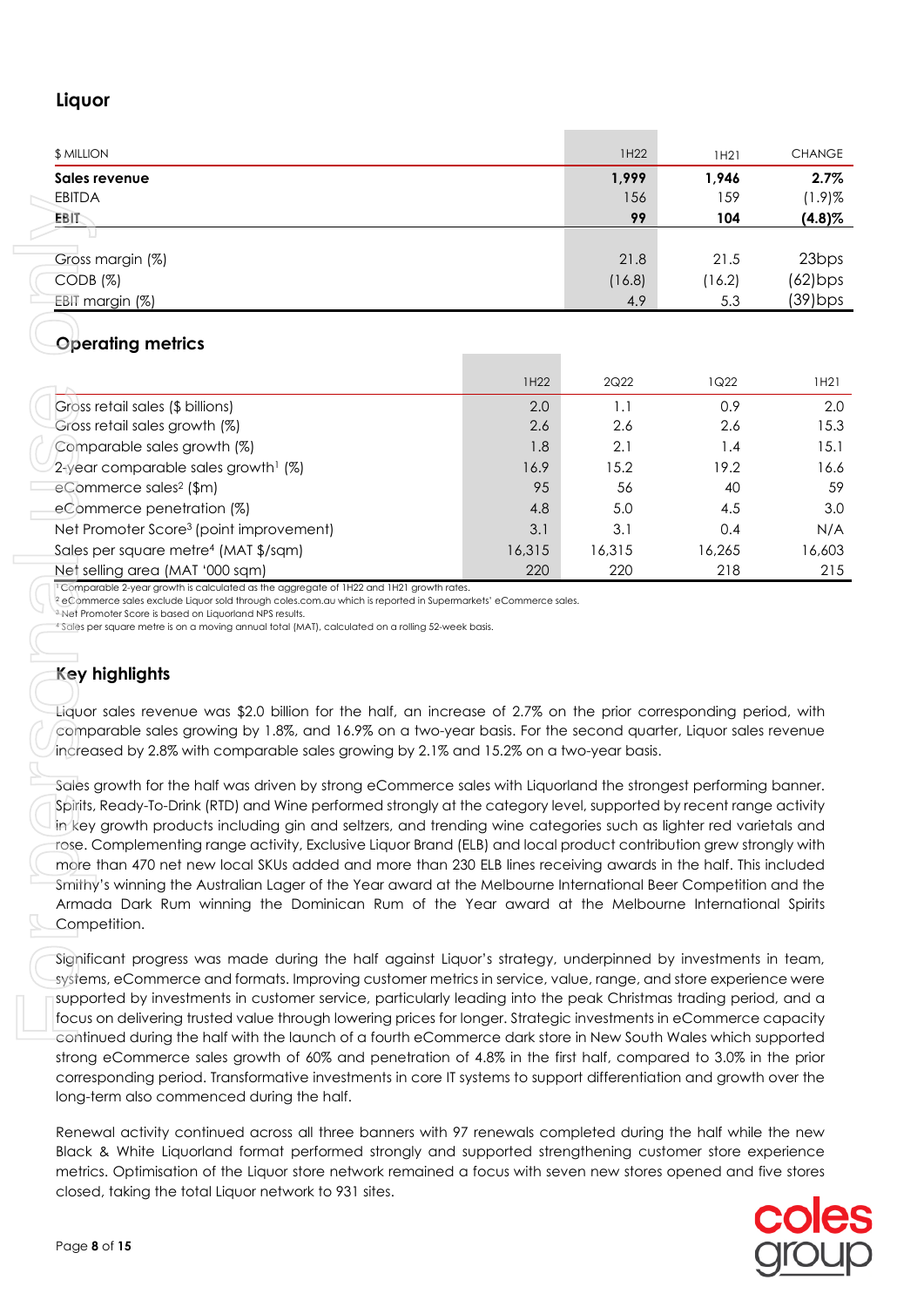Gross margin of 21.8% increased by 23 bps largely due to improved shelf margin, despite the investment in pricing during the half.

CODB as a percentage of sales of 16.8% increased by 62 bps largely due to investments in customer service and team capability, as well as transformation costs in relation to core IT systems and eCommerce in line with Liquor's refreshed strategy. Minor additional COVID-19 costs were also incurred in the latter part of the half.

Liquor EBIT of \$99 million decreased by 4.8% for the half with EBIT margin of 4.9%, declining by 39 bps, driven largely

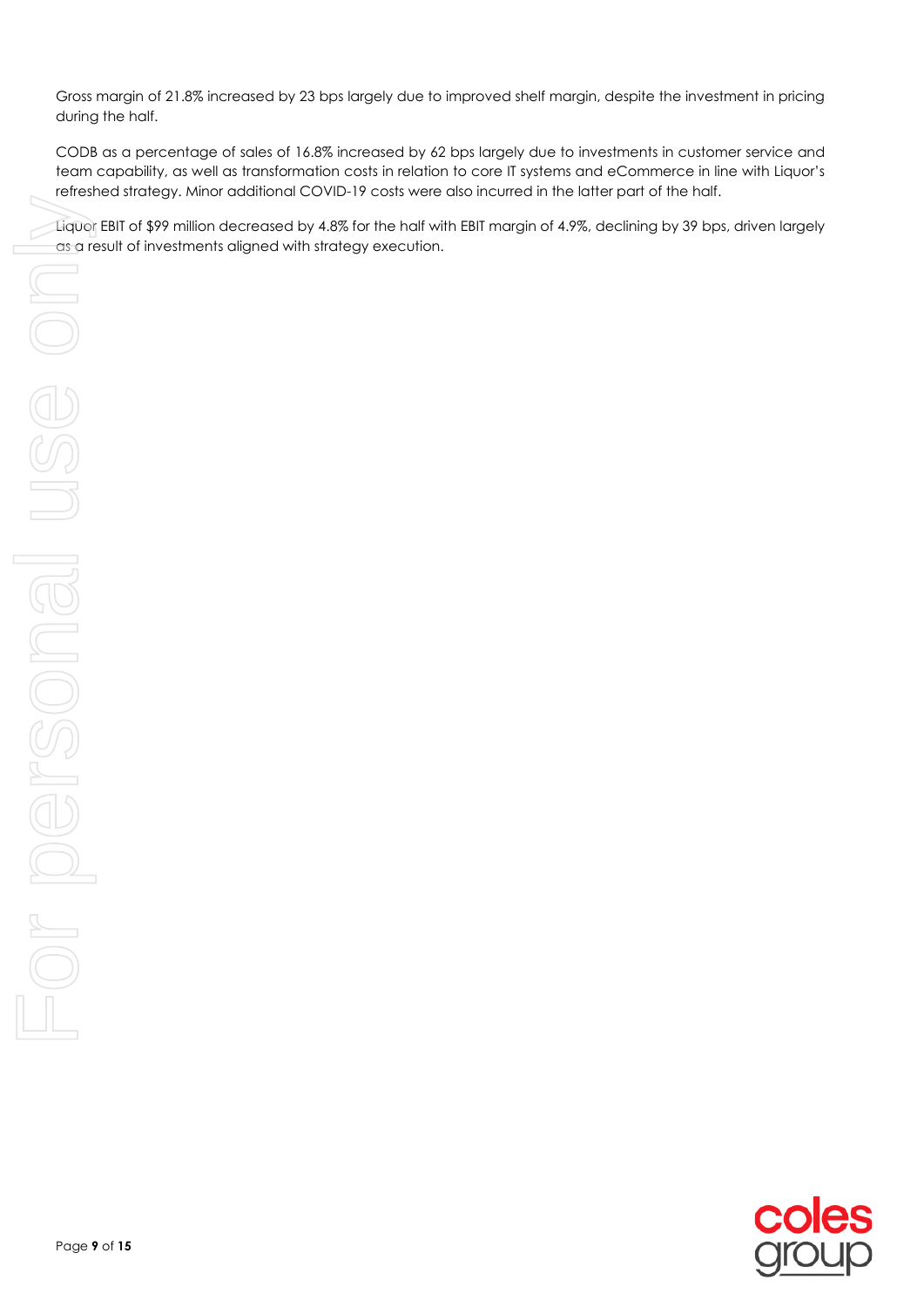# **Express**

| <b>\$ MILLION</b>                   | 1H22   | 1H21   | <b>CHANGE</b>     |
|-------------------------------------|--------|--------|-------------------|
| Convenience (c-store) sales revenue | 578    | 632    | $(8.5)\%$         |
| <b>EBITDA</b>                       | 81     | 103    | $(21.4)$ %        |
| EBIT                                | 12     | 32     | $(62.5)\%$        |
|                                     |        |        |                   |
| Gross margin (%)                    | 51.5   | 50.9   | 67 <sub>bps</sub> |
| $CODB$ $(\%)$                       | (49.5) | (45.8) | (363) bps         |
| EBIT margin (%)                     | 2.1    | 5.0    | (295) bps         |

# **Operating metrics**

| CDIIDA                                                                                                                                                                                                                                                                                                                                                                                                                                                                                                                                                                                                                                                                                   |       | OI     | <b>IUJ</b> | (∠ I .4) 7o |
|------------------------------------------------------------------------------------------------------------------------------------------------------------------------------------------------------------------------------------------------------------------------------------------------------------------------------------------------------------------------------------------------------------------------------------------------------------------------------------------------------------------------------------------------------------------------------------------------------------------------------------------------------------------------------------------|-------|--------|------------|-------------|
| <b>EBIT</b>                                                                                                                                                                                                                                                                                                                                                                                                                                                                                                                                                                                                                                                                              |       | 12     | 32         | $(62.5)\%$  |
|                                                                                                                                                                                                                                                                                                                                                                                                                                                                                                                                                                                                                                                                                          |       |        |            |             |
| Gross margin (%)                                                                                                                                                                                                                                                                                                                                                                                                                                                                                                                                                                                                                                                                         |       | 51.5   | 50.9       | 67bps       |
| CODB (%)                                                                                                                                                                                                                                                                                                                                                                                                                                                                                                                                                                                                                                                                                 |       | (49.5) | (45.8)     | $(363)$ bps |
| EBIT margin (%)                                                                                                                                                                                                                                                                                                                                                                                                                                                                                                                                                                                                                                                                          |       | 2.1    | 5.0        | (295) bps   |
|                                                                                                                                                                                                                                                                                                                                                                                                                                                                                                                                                                                                                                                                                          |       |        |            |             |
| <b>Operating metrics</b>                                                                                                                                                                                                                                                                                                                                                                                                                                                                                                                                                                                                                                                                 |       |        |            |             |
|                                                                                                                                                                                                                                                                                                                                                                                                                                                                                                                                                                                                                                                                                          | 1H22  | 2Q22   | 1Q22       | 1H21        |
| C-store gross retail sales <sup>1</sup> (\$ millions)                                                                                                                                                                                                                                                                                                                                                                                                                                                                                                                                                                                                                                    | 615   | 336    | 279        | 669         |
| $C$ -store gross retail sales growth <sup>1</sup> (%)                                                                                                                                                                                                                                                                                                                                                                                                                                                                                                                                                                                                                                    | (8.1) | (6.7)  | (9.8)      | 10.0        |
| Comparable c-store sales growth (%)                                                                                                                                                                                                                                                                                                                                                                                                                                                                                                                                                                                                                                                      | (7.4) | (5.6)  | (9.5)      | 9.9         |
| 2-year comparable sales growth <sup>2</sup> (%)                                                                                                                                                                                                                                                                                                                                                                                                                                                                                                                                                                                                                                          | 2.4   | 4.0    | 0.6        | 12.8        |
| Weekly fuel volumes (mL)                                                                                                                                                                                                                                                                                                                                                                                                                                                                                                                                                                                                                                                                 | 52.6  | 56.5   | 48.4       | 55.5        |
| Fuel volume growth (%)                                                                                                                                                                                                                                                                                                                                                                                                                                                                                                                                                                                                                                                                   | (5.2) | (3.2)  | (7.5)      | (13.8)      |
| Comparable fuel volume growth (%)                                                                                                                                                                                                                                                                                                                                                                                                                                                                                                                                                                                                                                                        | (4.4) | (1.9)  | (7.5)      | (14.9)      |
| <sup>1</sup> Fuel concession sales are excluded from Express gross retail sales on the basis that Coles does not control retail pricing.<br><sup>2</sup> Comparable 2-year growth is calculated as the aggregate of 1H22 and 1H21 growth rates.                                                                                                                                                                                                                                                                                                                                                                                                                                          |       |        |            |             |
|                                                                                                                                                                                                                                                                                                                                                                                                                                                                                                                                                                                                                                                                                          |       |        |            |             |
| <b>Key highlights</b>                                                                                                                                                                                                                                                                                                                                                                                                                                                                                                                                                                                                                                                                    |       |        |            |             |
| comparable c-store sales decreasing by 7.4%. In the second quarter, c-store sales revenue decreased by 7.0% and<br>comparable c-store sales decreased by 5.6%. Gross retail sales decreased by 8.1% to \$615 million.<br>C-store sales growth was negatively impacted by lower forecourt traffic due to lockdowns in New South Wales,<br>Victoria and the Australian Capital Territory during the half, as well as cycling strong tobacco sales in the prior<br>corresponding period. Excluding tobacco, c-store sales were flat in the second quarter with strong growth in food-<br>to-go, including coffee, indicating an improving trajectory as restrictions eased during the half. |       |        |            |             |
| To allow customers convenient access to the Express c-store offer, DoorDash was rolled out at over 540 Express sites<br>during the half, providing customers with more than 400 products for immediate delivery. Strategic investments also<br>continued in the network, including the renewal of 64 sites together with our Alliance partner. During the half, six<br>sites were closed, taking the total Express network to 711 sites.                                                                                                                                                                                                                                                 |       |        |            |             |
| Fuel volumes declined by 5.2% during the half with comparable fuel volumes declining by 4.4% driven by COVID-<br>19 restrictions impacting traffic flows and mobility particularly in New South Wales, Victoria and the Australian<br>Capital Territory. Average weekly fuel volumes of 52.6mL per week were recorded during the half. For the second<br>quarter, average weekly fuel volumes were 56.5mL per week, improving by 17% compared to the first quarter of<br>FY22 as lockdown restrictions began to ease across impacted states.                                                                                                                                             |       |        |            |             |
| Gross margin of 51.5% improved by 67 bps largely due to favourable mix driven by strong growth in food-to-go and<br>declining tobacco volumes. CODB as a percentage of sales of 49.5% increased by 363 bps largely due to lower<br>sales across Express' fixed cost base. This was despite a continued focus on cost control to mitigate COVID-19<br>headwinds driving a year-on-year decrease in CODB.                                                                                                                                                                                                                                                                                  |       |        |            |             |
| Express EBIT for the half was \$12 million with EBIT margin decreasing to 2.1%.                                                                                                                                                                                                                                                                                                                                                                                                                                                                                                                                                                                                          |       |        |            |             |

# **Key highlights**

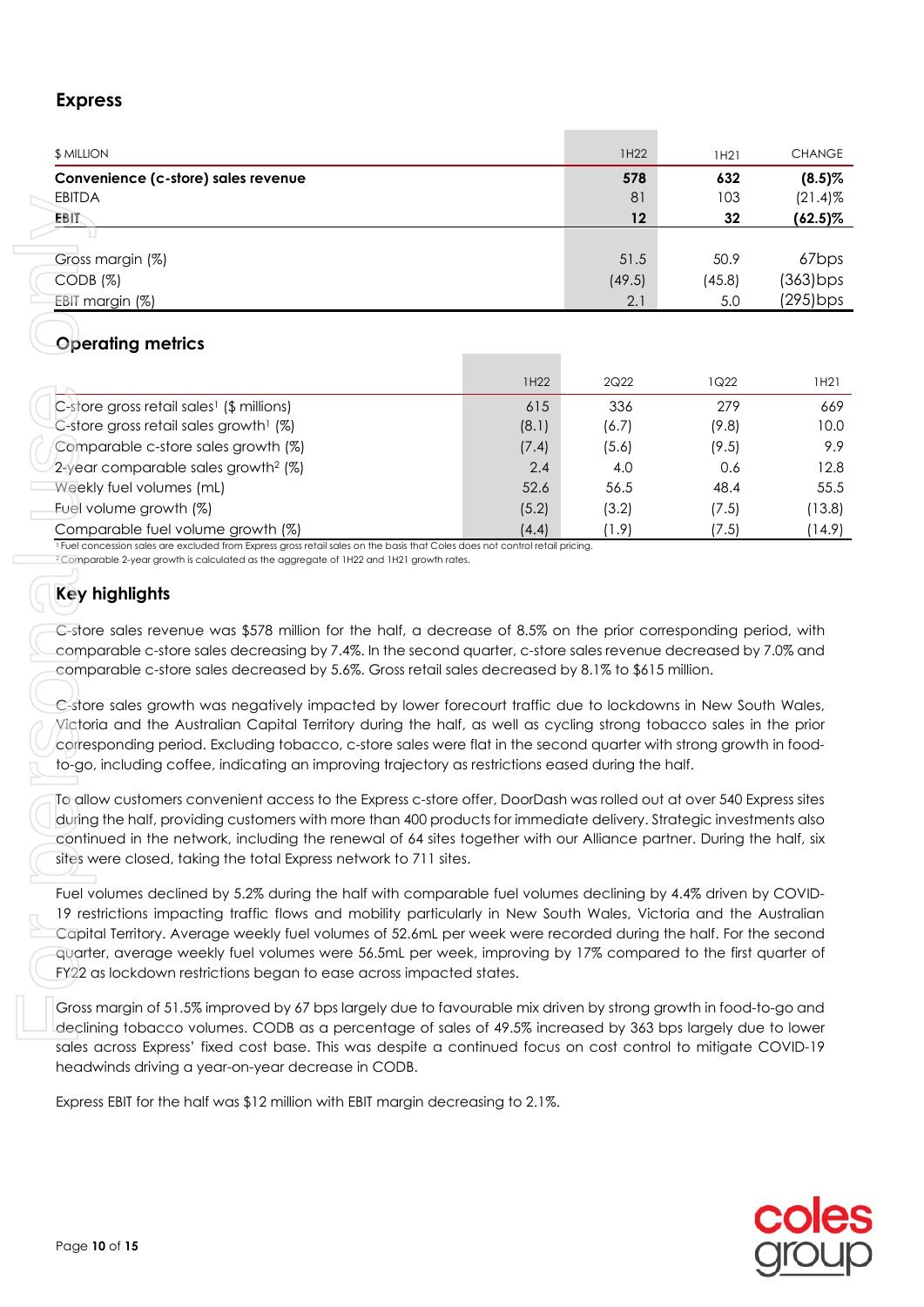### **Other**

Coles reported net costs of \$32 million for the half. Other includes corporate costs, Coles' 50% share of flybuys' net result, the net gain or loss generated by Coles' property portfolio and self-insurance provisions.

Corporate costs of \$43 million were incurred for the half, an increase relative to the prior corresponding period, largely as a result of higher insurance costs. Coles' 50% share of flybuys' net result was a \$4 million loss as we continue to invest in Flybuys, while earnings from property operations were \$15 million for the half compared to \$20 million in the prior corresponding period.

# **Balance sheet**

| largely as a result of higher insurance costs. Coles' 50% share of flybuys' net result was a \$4 million loss as we continue<br>to invest in Flybuys, while earnings from property operations were \$15 million for the half compared to \$20 million in<br>the prior corresponding period. |            |             |            |
|---------------------------------------------------------------------------------------------------------------------------------------------------------------------------------------------------------------------------------------------------------------------------------------------|------------|-------------|------------|
| <b>Balance sheet</b>                                                                                                                                                                                                                                                                        |            |             |            |
|                                                                                                                                                                                                                                                                                             |            |             |            |
| <b><i>SMILLION</i></b>                                                                                                                                                                                                                                                                      | 2 JAN 2022 | 27 JUN 2021 | 3 JAN 2021 |
| Inventories                                                                                                                                                                                                                                                                                 | 2,387      | 2,107       | 2,423      |
| Trade and other receivables                                                                                                                                                                                                                                                                 | 336        | 368         | 415        |
| Trade and other payables                                                                                                                                                                                                                                                                    | (4, 282)   | (3,660)     | (4, 173)   |
| <b>Working capital</b>                                                                                                                                                                                                                                                                      | (1, 559)   | (1, 185)    | (1, 335)   |
| Property, plant and equipment and equity investments                                                                                                                                                                                                                                        | 4,653      | 4,683       | 4,496      |
| Right-of-use assets                                                                                                                                                                                                                                                                         | 7,162      | 7,288       | 7,703      |
| Intangibles                                                                                                                                                                                                                                                                                 | 1,806      | 1,698       | 1,620      |
| Provisions                                                                                                                                                                                                                                                                                  | (1, 293)   | (1,408)     | (1, 358)   |
| Other assets / (liabilities)                                                                                                                                                                                                                                                                | (20)       | 35          | (64)       |
| Capital employed                                                                                                                                                                                                                                                                            | 10,749     | 11,111      | 11,062     |
| Net cash / (debt)                                                                                                                                                                                                                                                                           | 54         | (355)       | 38         |
| Lease liabilities                                                                                                                                                                                                                                                                           | (8,635)    | (8, 756)    | (9,168)    |
| Net tax balances                                                                                                                                                                                                                                                                            | 841        | 813         | 860        |
| <b>Total net assets</b>                                                                                                                                                                                                                                                                     | 3,009      | 2,813       | 2,792      |
| Inventory days                                                                                                                                                                                                                                                                              | 28         | 29          | 29         |
| Trade payable days                                                                                                                                                                                                                                                                          | (33)       | (33)        | (33)       |
|                                                                                                                                                                                                                                                                                             |            |             |            |
| Key highlights                                                                                                                                                                                                                                                                              |            |             |            |
| Net assets were \$3,009 million, an increase of \$217 million compared to the prior corresponding period.                                                                                                                                                                                   |            |             |            |
|                                                                                                                                                                                                                                                                                             |            |             |            |
| Working capital of (\$1,559) million improved by \$224 million compared to the prior corresponding period, with higher                                                                                                                                                                      |            |             |            |
| trade payables, primarily from strong Christmas trade, as well as reduced inventory holdings due to heightened                                                                                                                                                                              |            |             |            |
| COVID-19 demand towards the end of the half. Trade and other receivables reduced from 3 January 2021 following                                                                                                                                                                              |            |             |            |
| the settlement of a property development loan in the second half of FY21. Inventory days marginally improved                                                                                                                                                                                |            |             |            |
| relative to the prior corresponding period as stock availability challenges resulted in abnormally low stock holdings<br>at certain times during the half.                                                                                                                                  |            |             |            |
|                                                                                                                                                                                                                                                                                             |            |             |            |
| Right-of-use assets of \$7,162 million decreased by \$126 million compared to the full year largely driven by<br>depreciation for the period, partially offset by new leases.                                                                                                               |            |             |            |
| Provisions decreased by \$115 million compared to the full year due to the utilisation of the Witron transformation                                                                                                                                                                         |            |             |            |
| project provision and a moderate reduction in employee entitlements as COVID-19 restrictions eased. Employee<br>leave entitlements remained above pre-COVID-19 levels as travel restrictions resulted in less leave utilisation over<br>the period.                                         |            |             |            |
| Net cash (excluding lease liabilities) of \$54 million was modestly above the prior corresponding period and a \$409                                                                                                                                                                        |            |             |            |
| million decrease from the full year reflecting seasonal net working capital movements. At the half, net leverage                                                                                                                                                                            |            |             |            |
| including lease liabilities was 2.7x. In August 2021, Coles established a total of \$1.3 billion, four-year Sustainability                                                                                                                                                                  |            |             |            |
| Linked Loans (SLLs) under its bilateral debt facilities, replacing existing debt commitments. The \$1.3 billion SLLs draw                                                                                                                                                                   |            |             |            |
| a direct line between Coles' sustainability performance and cost of capital, providing transparency and                                                                                                                                                                                     |            |             |            |

# **Key highlights**

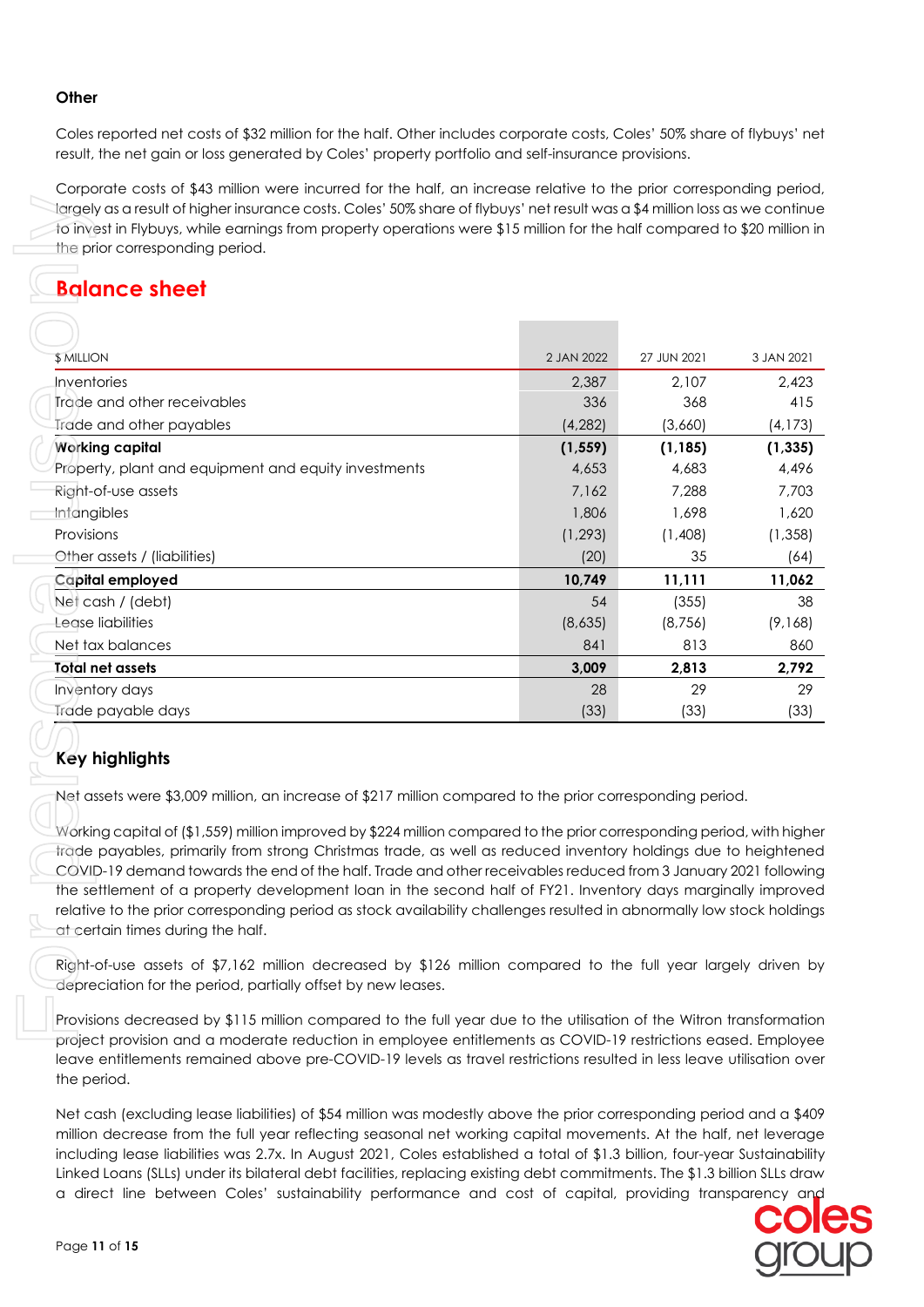accountability as we work to fulfil our ambition to be Australia's most sustainable supermarket. The SLLs were undrawn at 2 January 2022.

# **Cash flows before financing activities**

| <b>SMILLION</b>                                                                                                                                                                                                                                                                                                                                                                                                                                          | 1H22  | 1H21  |
|----------------------------------------------------------------------------------------------------------------------------------------------------------------------------------------------------------------------------------------------------------------------------------------------------------------------------------------------------------------------------------------------------------------------------------------------------------|-------|-------|
| EBIT                                                                                                                                                                                                                                                                                                                                                                                                                                                     | 975   | 1,020 |
| Depreciation and amortisation                                                                                                                                                                                                                                                                                                                                                                                                                            | 787   | 782   |
| <b>EBITDA</b>                                                                                                                                                                                                                                                                                                                                                                                                                                            | 1,762 | 1,802 |
| Movement in working capital                                                                                                                                                                                                                                                                                                                                                                                                                              | 372   | 221   |
| Movement in provisions and other                                                                                                                                                                                                                                                                                                                                                                                                                         | (70)  | 134   |
| Net cash from operating activities - excluding interest and tax                                                                                                                                                                                                                                                                                                                                                                                          | 2,064 | 2,157 |
| Income tax paid                                                                                                                                                                                                                                                                                                                                                                                                                                          | (259) | (207) |
| Interest component of lease payments                                                                                                                                                                                                                                                                                                                                                                                                                     | (181) | (199) |
| Net interest (paid) / received                                                                                                                                                                                                                                                                                                                                                                                                                           | (21)  | (15)  |
| Net cash from operating activities                                                                                                                                                                                                                                                                                                                                                                                                                       | 1,603 | 1,736 |
| Net capital expenditure                                                                                                                                                                                                                                                                                                                                                                                                                                  | (374) | (503) |
| Other                                                                                                                                                                                                                                                                                                                                                                                                                                                    | (3)   | (4)   |
| Net cash from investing activities                                                                                                                                                                                                                                                                                                                                                                                                                       | (377) | (507) |
|                                                                                                                                                                                                                                                                                                                                                                                                                                                          |       |       |
| Net cash flow before financing activities                                                                                                                                                                                                                                                                                                                                                                                                                | 1,226 | 1,229 |
| <b>Cash realisation ratio</b>                                                                                                                                                                                                                                                                                                                                                                                                                            | 117%  | 120%  |
| <b>Key highlights</b><br>Edinings converted strongly to net cash from operating activities excluding interest and tax, with cash realisation<br>at 117%. This was primarily driven by an increased benefit from a reduction in working capital offset by a reduction<br>in cash flow due to the provision utilisation relative to the full year (as detailed in the balance sheet commentary<br>above).                                                  |       |       |
| Net cash flow before financing activities was broadly stable relative to the prior corresponding period driven by                                                                                                                                                                                                                                                                                                                                        |       |       |
| lower capital expenditure (refer below), despite a \$52 million increase in income tax due to the payment timing of<br>the FY21 income tax.                                                                                                                                                                                                                                                                                                              |       |       |
| Capital expenditure                                                                                                                                                                                                                                                                                                                                                                                                                                      |       |       |
| Gross operating capital expenditure on an accrued basis was \$418 million in the first half. Within Supermarkets,<br>capital expenditure was incurred in relation to investments in the store renewal program, as well as continued<br>investments in eCommerce and the Witron and Ocado transformation projects while Liquor capital expenditure<br>was focused on new store openings and renewals, particularly the 'Black & White' Liquorland format. |       |       |

# **Key highlights**

# **Capital expenditure**

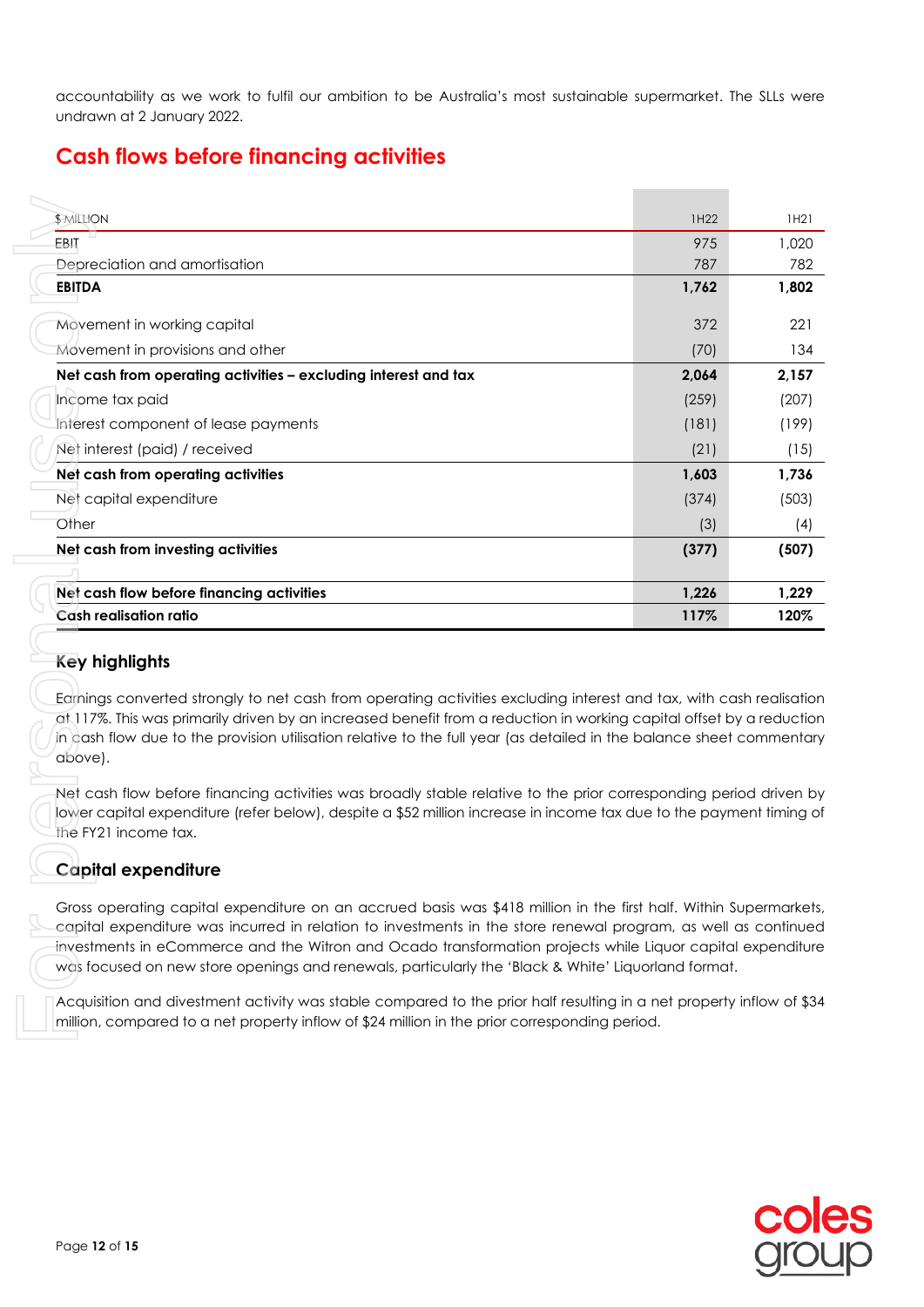# **Outlook**

As Omicron spread through the community in the early part of January, Supermarkets sales were elevated before moderating later in the month. There has been significant variation in sales performance between states, store locations and on a week-to-week basis as a result of COVID-19 and floods in South Australia which have had an impact on sales, particularly in Western Australia.

Coles will continue to focus on providing trusted value for customers, including through Exclusive to Coles products, despite increasing cost pressures.

While the current operating environment remains uncertain, COVID-19 costs of approximately \$30 million were incurred in January, primarily due to the large number of COVID-19 related isolations, which have now moderated in February. For full begins the conjugation of the conjugation of the conjugation of the conjugation of the conjugation of the conjugation of the conjugation of the conjugation of the conjugation of the conjugation of the conjugation

As foreshadowed at the first quarter sales results, COVID-19, including construction delays, has impacted Coles' capital expenditure program. As such, Coles now expects capital expenditure in FY22 to be between \$1.0 billion to \$1.2 billion (previously \$1.2 billion to \$1.4 billion).

# **For further information, please contact:**

#### **Investors**

 $\begin{aligned} \text{Cov} = \text{Cov} \left( \text{Cov} \right) \text{Cov} \end{aligned}$ 

Mark Howell Mobile: +61 400 332 640

Lisa Zimmet Mobile: +61 428 857 242 E-mail: [investor.relations@colesgroup.com.au](mailto:investor.relations@colesgroup.com.au) **Media** 

Blair Speedy Mobile: +61 431 960 249 E-mail: media.relations@coles.com.au

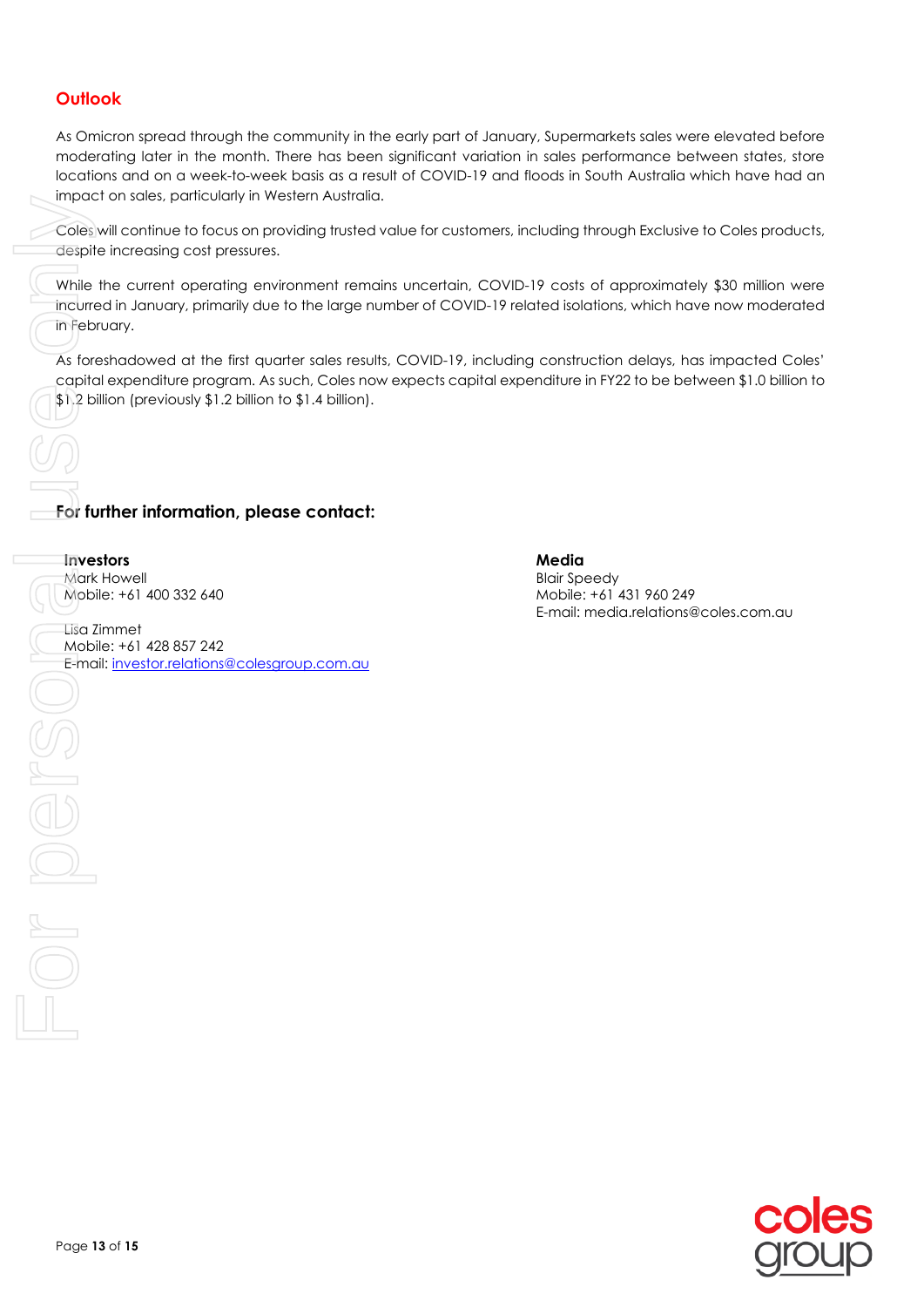# **Appendix 1 – Number of retail stores**

|                     | OPEN AS AT<br>28 JUN 2021 | <b>OPENED</b> | <b>CLOSED</b> | OPEN AS AT<br>2 JAN 2022 |
|---------------------|---------------------------|---------------|---------------|--------------------------|
| NSW & ACT           | 261                       | 2             | 0             | 263                      |
| QLD                 | 182                       |               | (2)           | 181                      |
| VIC & TAS           | 234                       | 0             | 0             | 234                      |
| SA & NT             | 61                        | 0             | 0             | 61                       |
| WA                  | 96                        |               | U             | 96                       |
| <b>Supermarkets</b> | 834                       | 4             | (3)           | 835                      |
| Liquor              | 929                       |               | (5)           | 931                      |
| <b>Express</b>      | 717                       | $\Omega$      | (6)           | 711                      |
| Group store numbers | 2,480                     | 11            | (14)          | 2,477                    |

### **Appendix 2 – Gross retail sales**

As revenue from partner sales (e.g. third-party gift cards, scoop & weigh, Sushi Sushi, Roll'd in-house concessions) become an increasing proportion of sales revenue, Coles has enhanced its disclosures by reporting gross retail sales, a non-IFRS measure representing partner inclusive sales. Gross retail sales should be considered in addition to, and not intended to be substitutable for, IFRS measurements.

Gross retail sales comprises retail sales on a gross basis before adjusting for concession sales and the cost of Flybuys scheme points. Fuel concession sales are excluded from Express gross retail sales on the basis that Coles does not control retail pricing. Partner inclusive sales captured under gross retail sales are used internally by management for performance analysis, planning and reporting purposes. The below tables provide prior period comparatives for gross retail sales.

| VIC & TAS<br>SA & NT                                                                                          |        |       |             |       |       |        |                                                      |
|---------------------------------------------------------------------------------------------------------------|--------|-------|-------------|-------|-------|--------|------------------------------------------------------|
|                                                                                                               |        |       |             | 234   |       | 0      |                                                      |
|                                                                                                               |        | 61    |             |       | 0     |        |                                                      |
| WA                                                                                                            |        |       |             | 96    |       |        |                                                      |
| <b>Supermarkets</b>                                                                                           |        |       |             | 834   |       | 4      |                                                      |
| Liquor                                                                                                        |        |       |             | 929   |       | 7      |                                                      |
| <b>Express</b>                                                                                                |        |       |             | 717   |       | 0      |                                                      |
| Group store numbers                                                                                           |        |       |             | 2,480 |       | 11     |                                                      |
| Appendix 2 - Gross retail sales                                                                               |        |       |             |       |       |        |                                                      |
| As revenue from partner sales (e.g. third-party gift cards, scoop & weigh, Sushi Sushi, Roll'd in-house cor   |        |       |             |       |       |        |                                                      |
| become an increasing proportion of sales revenue, Coles has enhanced its disclosures by reporting g           |        |       |             |       |       |        |                                                      |
| sales, a non-IFRS measure representing partner inclusive sales. Gross retail sales should be considered in a  |        |       |             |       |       |        |                                                      |
| and not intended to be substitutable for, IFRS measurements.                                                  |        |       |             |       |       |        |                                                      |
|                                                                                                               |        |       |             |       |       |        |                                                      |
|                                                                                                               |        |       |             |       |       |        |                                                      |
| Gross retail sales comprises retail sales on a gross basis before adjusting for concession sales and the cost |        |       |             |       |       |        |                                                      |
| scheme points. Fuel concession sales are excluded from Express gross retail sales on the basis that Coles     |        |       |             |       |       |        |                                                      |
| control retail pricing. Partner inclusive sales captured under gross retail sales are used internally by man  |        |       |             |       |       |        |                                                      |
| for performance analysis, planning and reporting purposes. The below tables provide prior period compa        |        |       |             |       |       |        |                                                      |
| gross retail sales.                                                                                           |        |       |             |       |       |        |                                                      |
|                                                                                                               |        |       |             |       |       |        |                                                      |
|                                                                                                               |        |       |             |       |       |        |                                                      |
|                                                                                                               | 2Q22   | 1Q22  | <b>FY21</b> | 4Q21  | 3Q21  | 2Q21   | 1Q21                                                 |
| Supermarkets                                                                                                  | 9,766  | 8,816 | 34,645      | 8,537 | 7,895 | 9,583  | 8,630                                                |
| Liquor                                                                                                        | 1,130  | 877   | 3,542       | 823   | 763   | 1,101  | 855                                                  |
| <b>Express</b>                                                                                                | 336    | 279   | 1,262       | 302   | 291   | 360    |                                                      |
| Group gross retail sales                                                                                      | 11,232 | 9,972 | 39,449      | 9,662 | 8,949 | 11,044 |                                                      |
|                                                                                                               |        |       |             |       |       |        |                                                      |
|                                                                                                               |        |       |             |       |       |        |                                                      |
|                                                                                                               |        |       |             |       |       |        |                                                      |
|                                                                                                               |        |       | <b>FY20</b> | 4Q20  | 3Q20  | 2Q20   |                                                      |
| Supermarkets                                                                                                  |        |       | 33,635      | 8,307 | 8,372 | 9,089  |                                                      |
| Liquor                                                                                                        |        |       | 3,317       | 879   | 743   | 968    |                                                      |
| <b>Express</b>                                                                                                |        |       | 1,176       | 296   | 272   | 327    |                                                      |
| Group gross retail sales                                                                                      |        |       | 38,128      | 9,482 | 9,387 | 10,384 |                                                      |
|                                                                                                               |        |       |             |       |       |        | 309<br>9,794<br>1Q20<br>7,867<br>727<br>281<br>8,875 |

# **Appendix 3 – Glossary of terms**

Non-IFRS financial information

- This Results Release contains non-IFRS financial information which in the ordinary course, is not subject to audit or review.
- IFRS or Statutory financial information is financial information that is presented in accordance with all relevant accounting standards.
- Any non-IFRS financial information is clearly labelled to differentiate it from the Statutory/IFRS financial information.
- The use of non-IFRS information in the 2022 Half Year Results Release provides readers of these documents with meaningful insights into Coles' financial performance.
- Balance Sheet and Cash Flow information presented in this Results Release is consistent with underlying information disclosed in the Appendix 4D Half Year Financial Report